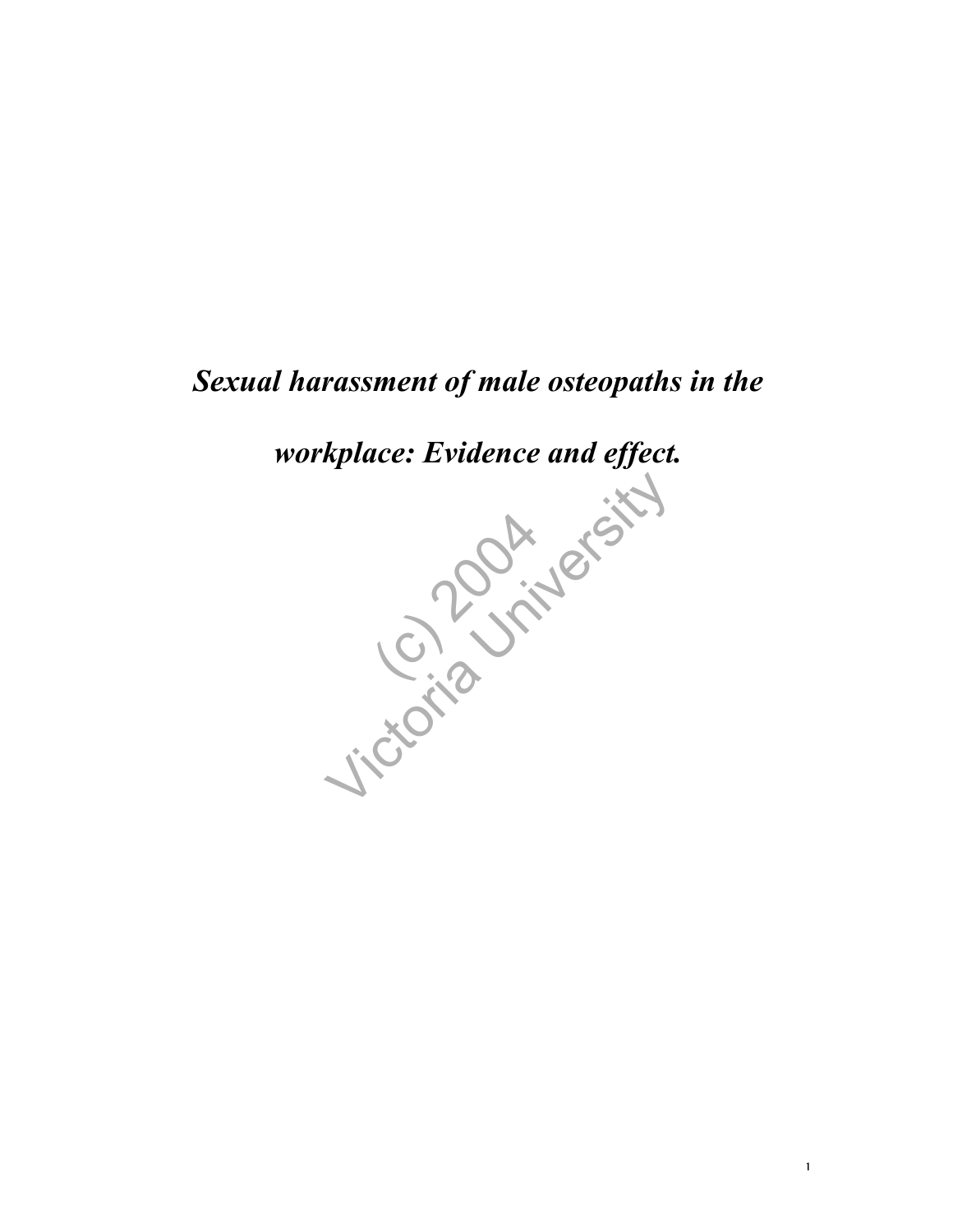*Sexual harassment of male osteopaths in the workplace: Evidence and effect.*

Melissa Stone

B.Sc. (Health Science)

Dr. Annie Carter

MBBS, Grad.Dip.Occ.Health, BA (Hons), Grad. Dip. Tert. Ed.

Lecturer, Osteopathic Medicine, Faculty of Human Development

Dr. Edwina Ryan

ence), B.Osteo Sc. Grace al Science), B.Osteo Sc, Grad.Dip.Ex.Rehab., &<br>edicine, Faculty of Human Development<br>e, Victoria University B.Sc., B.App.Sc. (Clinical Science), B.Osteo.Sc, Grad.Dip.Ex.Rehab., & M.A.O.A.

Lecturer, Osteopathic Medicine, Faculty of Human Development

School of Health Science, Victoria University

Melissa Stone

c/o School of Health Sciences, Victoria University

4<sup>th</sup> floor, 301 Flinders Lane

Melbourne, 8001

This thesis is submitted as part fulfillment for the degree M.H.Sc (Osteo)

2005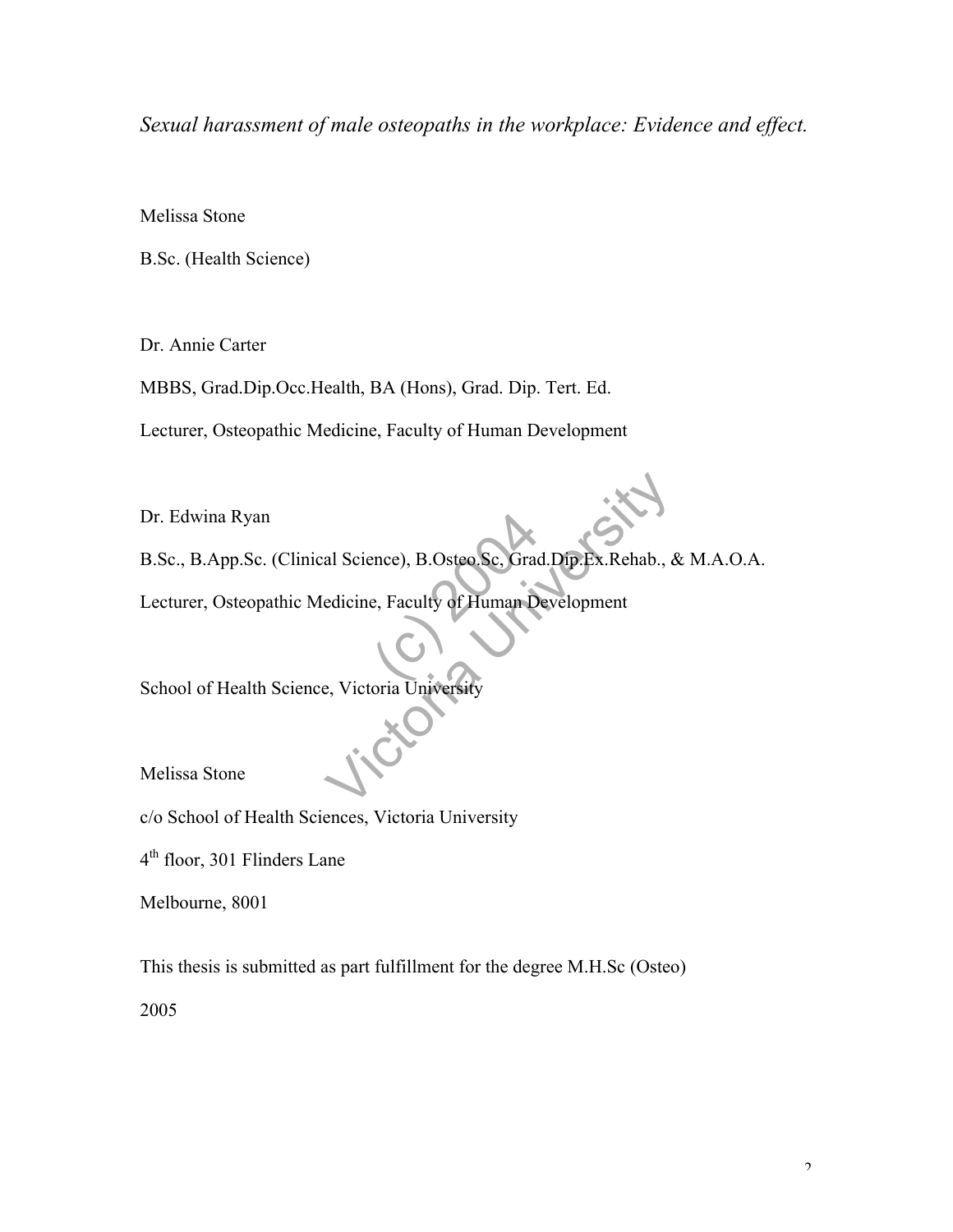### **KEYWORDS**

Osteopath, sexual harassment, gender harassment, unwanted sexual attention, sexual coercion

(c) 2012 Jicordan University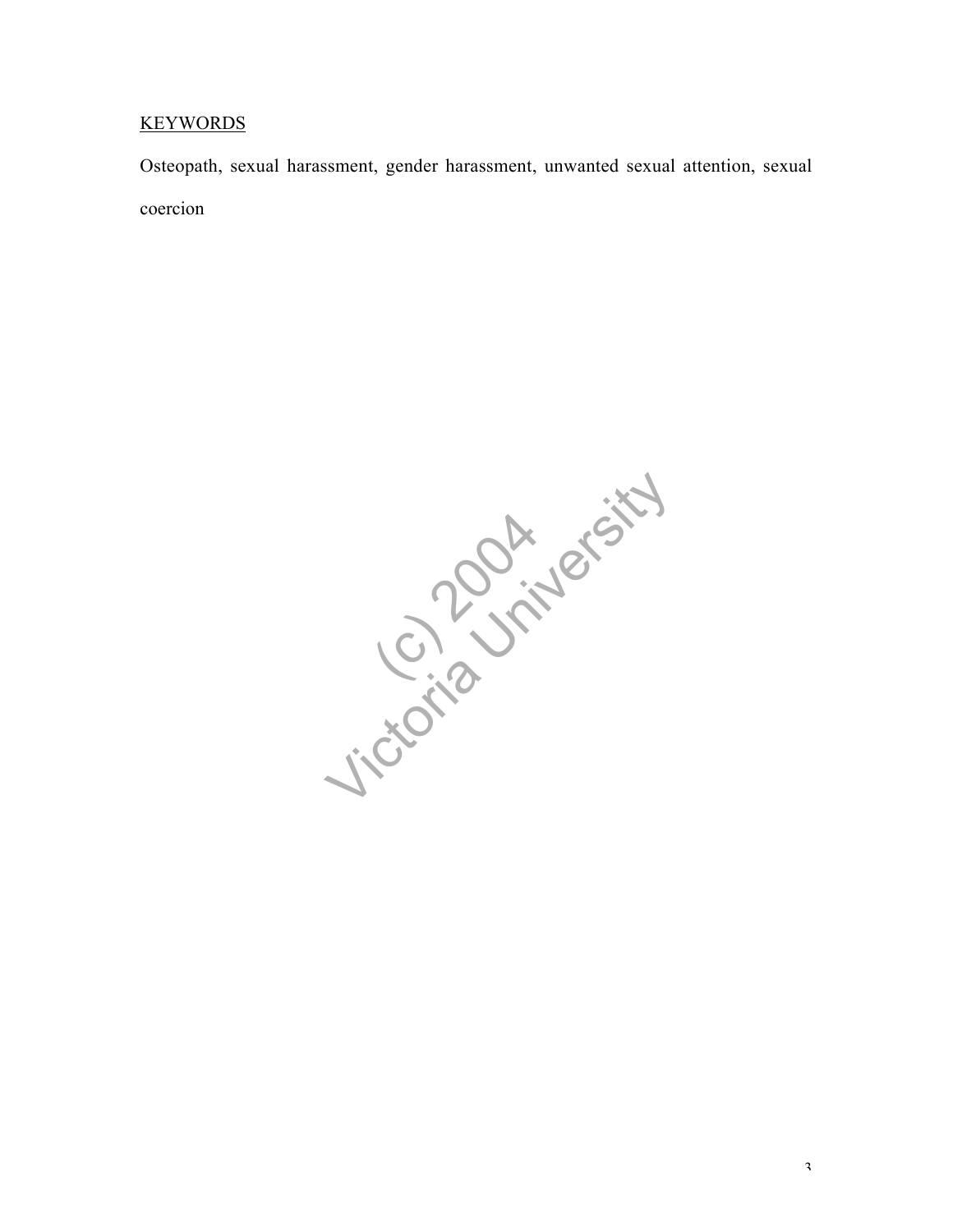#### ABSTRACT

The aim of this research was to investigate the form, frequency and effect of sexual harassment affecting male osteopaths; to explore education received in dealing with these incidents, and to compare the frequency and impact of any form of sexual harassment effecting male and female osteopaths.

A questionnaire, based on the Female Osteopaths Questionnaire (Willy 2003), was distributed to 288 male osteopaths in Australia. The response rate was 107 (37%).

Eighty percent (80%) of respondents reported naving ocen sexually harassed in some way<br>during their osteopathic career. The most common form of sexual harassment<br>experienced by the respondents was discussion of personal/se respondents reported having been sexually hara-<br>ic career. The most common form of seconds and the model of the common form of seconds was discussion of personal/sex life (73<br>ent, 80% experienced effects on their professi-Eighty percent (80%) of respondents reported having been sexually harassed in some way during their osteopathic career. The most common form of sexual harassment experienced by the respondents was discussion of personal/sex life (73%). Of those who reported sexual harassment, 80% experienced effects on their professional life and 51% that it is important to incorporate sexual harassment education into osteopathic training courses.

Sexual harassment affects male osteopaths in practice as commonly as female osteopaths. The osteopathic profession, and other health-care professions, should begin to, or continue to, incorporate sexual harassment education for students and practitioners into their curricula.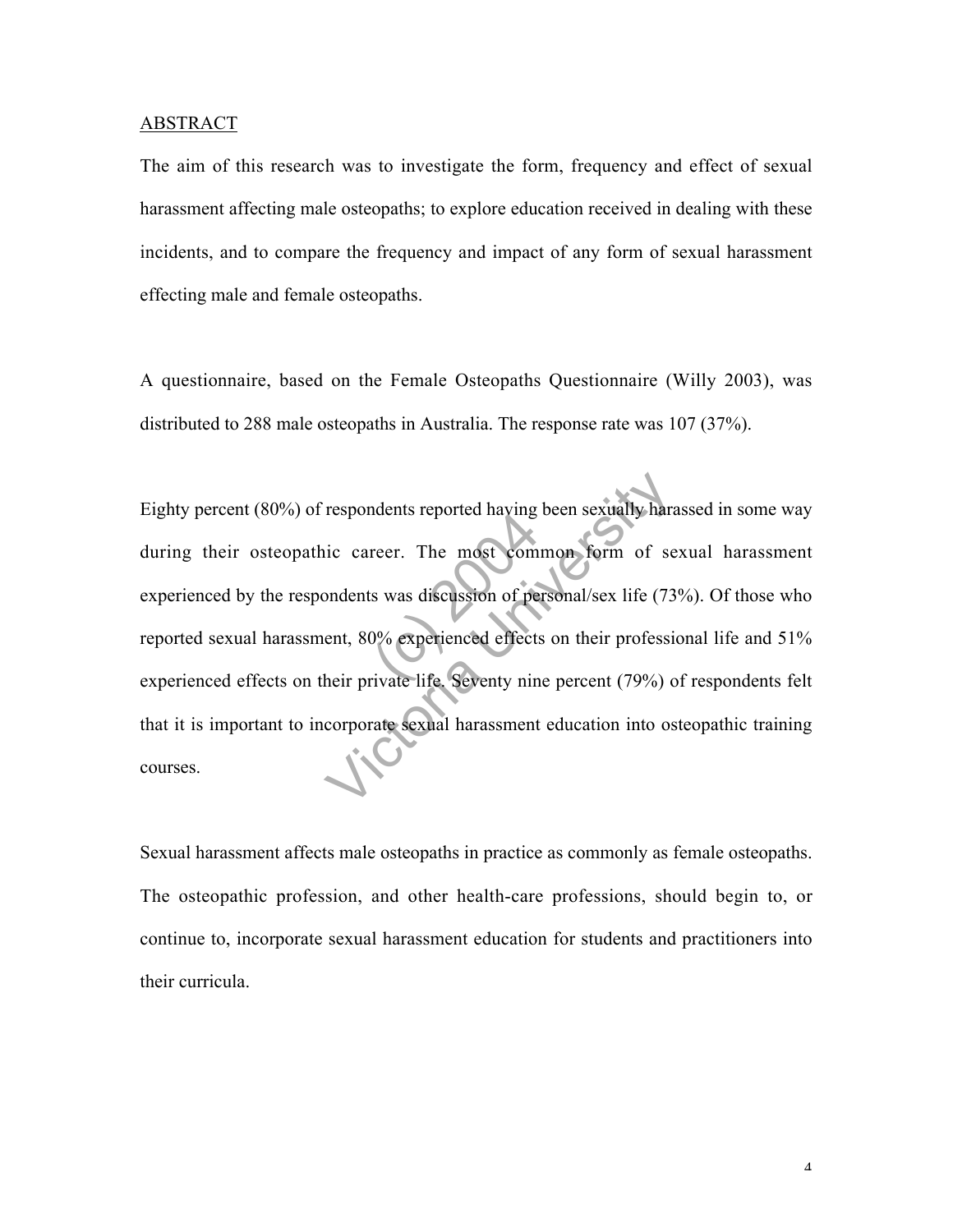#### INTRODUCTION

Interest in the sexual harassment of men has increased as both researchers, and popular media, have challenged the exclusive focus on females in discussion of this topic (Waldo et al. 1998). Although sexual harassment of females, particularly in the health care industry, has been well documented, there is little research focusing on the sexual harassment of males.

intimidated where the man Rights and Equa<br>
drawn between sexual<br>
erated, and flatly reject mission is 'unwelcome sexual conduct which m<br>
und/or intimidated where that reaction is r<br>
ian Human Rights and Equal Opportunities Co<br>
n be 'drawn between sexual advances that are<br>
put tolerated, and flatly rejected' (Lan A legal definition of sexual harassment accepted by the Australian Human Rights and Equal Opportunity Commission is 'unwelcome sexual conduct which makes a person feel offended, humiliated and/or intimidated where that reaction is reasonable in the circumstances' (Australian Human Rights and Equal Opportunities Commission 2002). Personal distinctions can be 'drawn between sexual advances that are invited, uninvited but welcome, offensive but tolerated, and flatly rejected' (Langslow 1996). By definition, sexual harassment does not include sexual interaction, flirtation, attraction or friendship that is invited, mutual, consensual or reciprocated, and it may vary according to individuals and circumstances. Sexual harassment, as defined above, is a legally recognised form of sex discrimination that is unlawful under the Sex Discrimination Act.

Three major categories of sexual harassment have been identified by O'Hare and O'Donohue (1998). *Gender harassment* is the least severe form and generally involves behaviours that convey degrading and hostile attitudes. Examples include offensive jokes, sexual remarks, suggestive looks and suggestive gestures. *Unwanted sexual attention* is the next level of sexual harassment and involves verbal and nonverbal behaviours that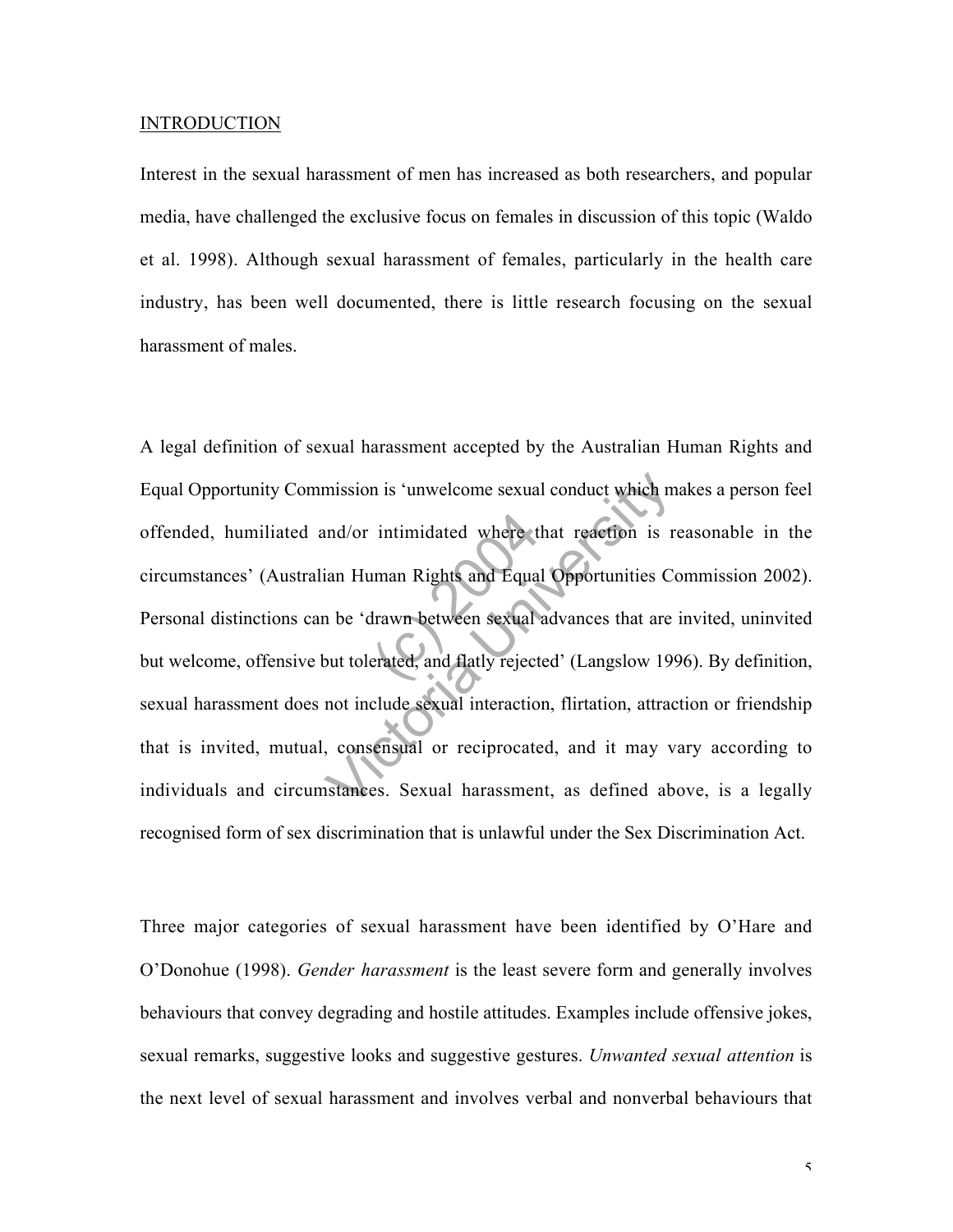create an intimidating, hostile and offensive environment. Examples include discussion of personal or sex life, pressure for dates, suggestive exposure of body parts, brushing, grabbing and inappropriate touching. The third and most severe form of sexual harassment is *sexual coercion*. Sexual coercion involves attempting to force sexual compliance and examples include, unwanted attempts for sex, bribery or threats for sexual cooperation and mistreatment for not cooperating sexually (O'Hare & O'Donohue 1998).

alassment (Eenginen-<br>of the responses from<br>mponent of *gender har*<br>ender role. Participant:<br>ng men for acting too Exame and the main which anti- in any process that and the main which and the main of persons and the set of the responses from men has given rised component of *gender harassment*, namely examele gender role. Participants A number of studies have found that men and women differ in their perceptions of what is, and what is not, sexual harassment (Lengnich-Hall 1995, Madison & Minichiello 2001). Careful consideration of the responses from men has given rise to an additional and previously unidentified component of *gender harassment,* namely enforcement of the traditional heterosexual male gender role. Participants identified examples of this form of gender harassment as ridiculing men for acting too femininely and pressuring men to engage in stereotypical forms of 'masculine' behavior (Waldo et al. 1998).

Numerous researchers have identified a higher incidence of sexual harassment in health care professions, when compared to other professions (Madison & Minichiello 2001, McComas et al. 1993, deMayo 1997). It has been proposed that the nature of health care practice contributes to a greater occurrence of sexual harassment. Factors identified included the close working proximity, frequent touching of patients and close interpersonal relationships that exist between patients and many health care practitioners, which predispose the latter to increased levels of sexual harassment (McComas et al.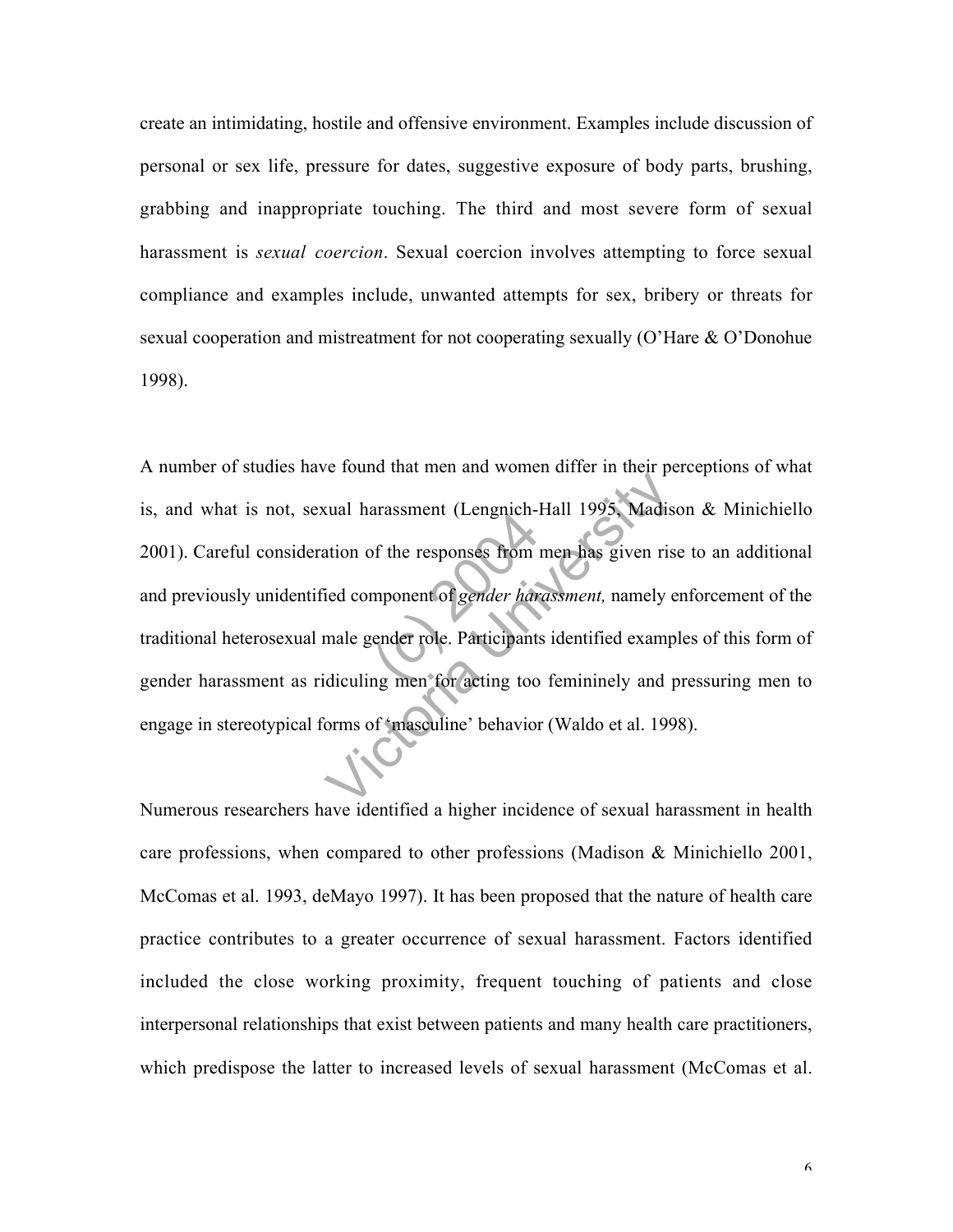1993). When researching specifically on physical therapists, the increased level of sexual harassment reported by them was related to the many elements of physical therapy treatment that require close physical contact (deMayo 1997). Asking a patient to disrobe, for example, may have the potential to stimulate sexual feelings and associated behaviours in patients (deMayo 1997). These examples, as well as manipulative techniques that require intimate, hug-like positions between patient and practitioner, are common to osteopathic practice and may potentially contribute to a higher risk of sexual harassment experienced among osteopaths.

The and specific to<br>the sexual harassment required to<br>ation of personal relation of personal relations. oner may experience an array of outcomes as<br>xtensive and specific to the circumstance<br>ions of sexual harassment reportedly include in<br>terioration of personal relationships, hostili<br>rointestinal disorders, weight loss/gain The health care practitioner may experience an array of outcomes as a result of sexual harassment that are extensive and specific to the circumstances. Physical and psychological repercussions of sexual harassment reportedly include irritability, anxiety, tension, depression, deterioration of personal relationships, hostility, sleeplessness, fatigue, headaches, gastrointestinal disorders, weight loss/gain and sexual dysfunction (Forster 1992).

In a study of Australian female osteopaths, of the 102 respondents, 88 (86%) reported having experienced some form of sexual harassment in the course of their career (Willy 2003). Gender harassment was the most common type of behaviour reported, with 75% of respondents reporting this behaviour. Sexual remarks and suggestive looks the most common specific examples of sexual harassment experienced. Although the literature investigating harassment of male health care practitioners is limited, in a study of nurses and nursing students of both sexes, 90% of respondents reported at least one type of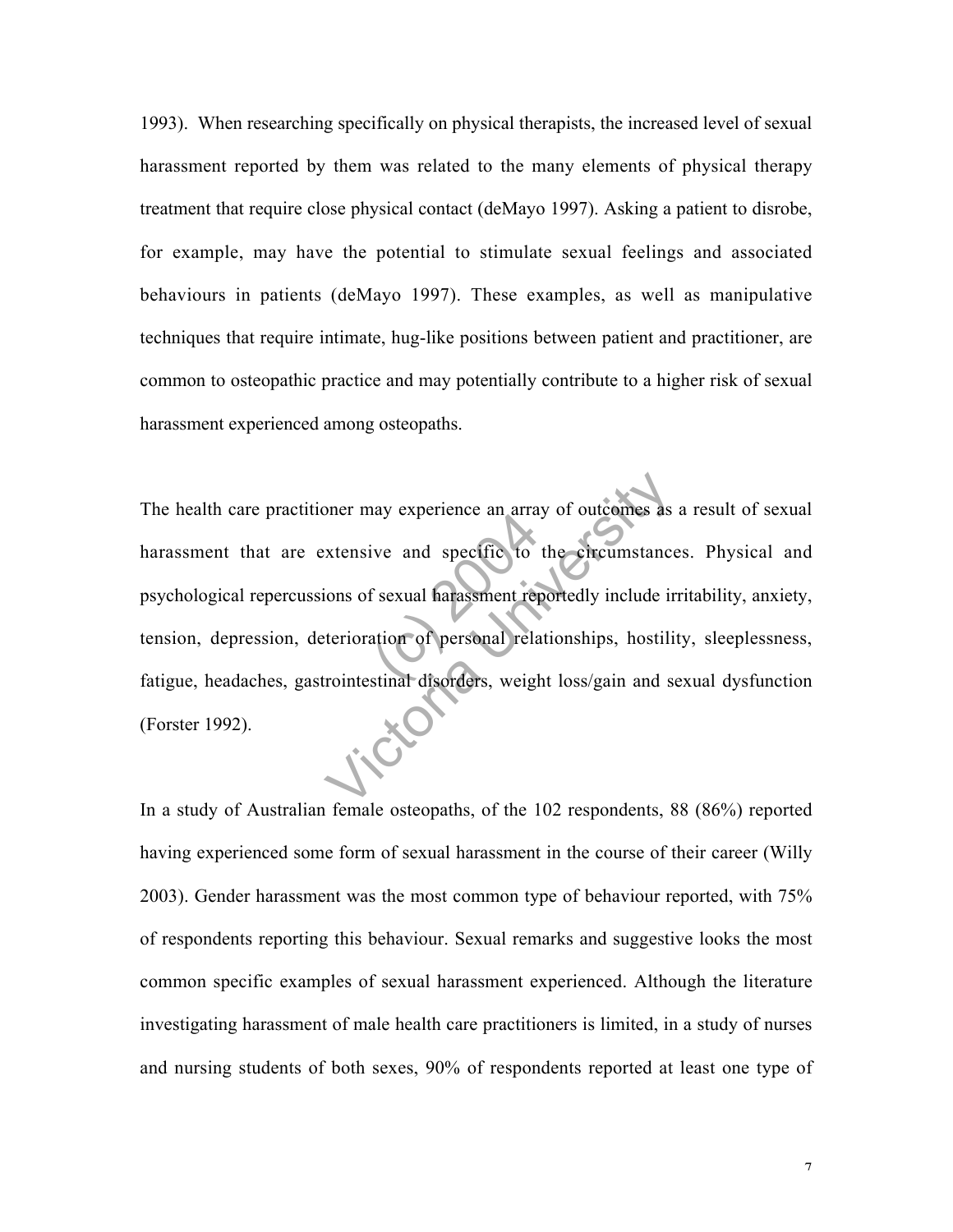sexual harassment (Bronner et al. 2003). While females reported significantly more experience with mild and moderate forms of sexual harassment than men, 35% of male participants (in comparison to 26% of female participants) experienced severe types of harassment (Bronner et al. 2003).

that IPSB affected bot<br>and 56.3% of male p unwanted sexual attention and sexual coerd<br>found that IPSB affected both male and female<br>ipants and 56.3% of male participants reporti<br>merica study of physical therapists, 86% of paraeast one type of sexually related patie A relevant study used a differently worded, more accessible form of questioning, namely inappropriate patient sexual behaviour (IPSB), to investigate experiences of physical therapy students and physical therapists. This term IPSB subdivided patient behaviour into the categories of mild, moderate and severe. These categories correspond very closely to gender harassment, unwanted sexual attention and sexual coercion, respectively. McComas et al. (1993) found that IPSB affected both male and female participants, with 83.1% of female participants and 56.3% of male participants reporting experiences of IPSB.

In a United States of America study of physical therapists, 86% of participants reported having experienced at least one type of sexually related patient behaviour, and 63.4% reported being sexually harassed by a patient (deMayo 1997). The researcher considered that the difference in these two figures indicates that therapists do not equate all sexually related patient behaviours as harassment, but rather consider the intrusiveness and context of the event in a psychologically flexible manner (deMayo 1997).

An important aspect of this study investigating male osteopaths is to differentiate between incidents of sexual harassment and incidents that may be sexual in nature, but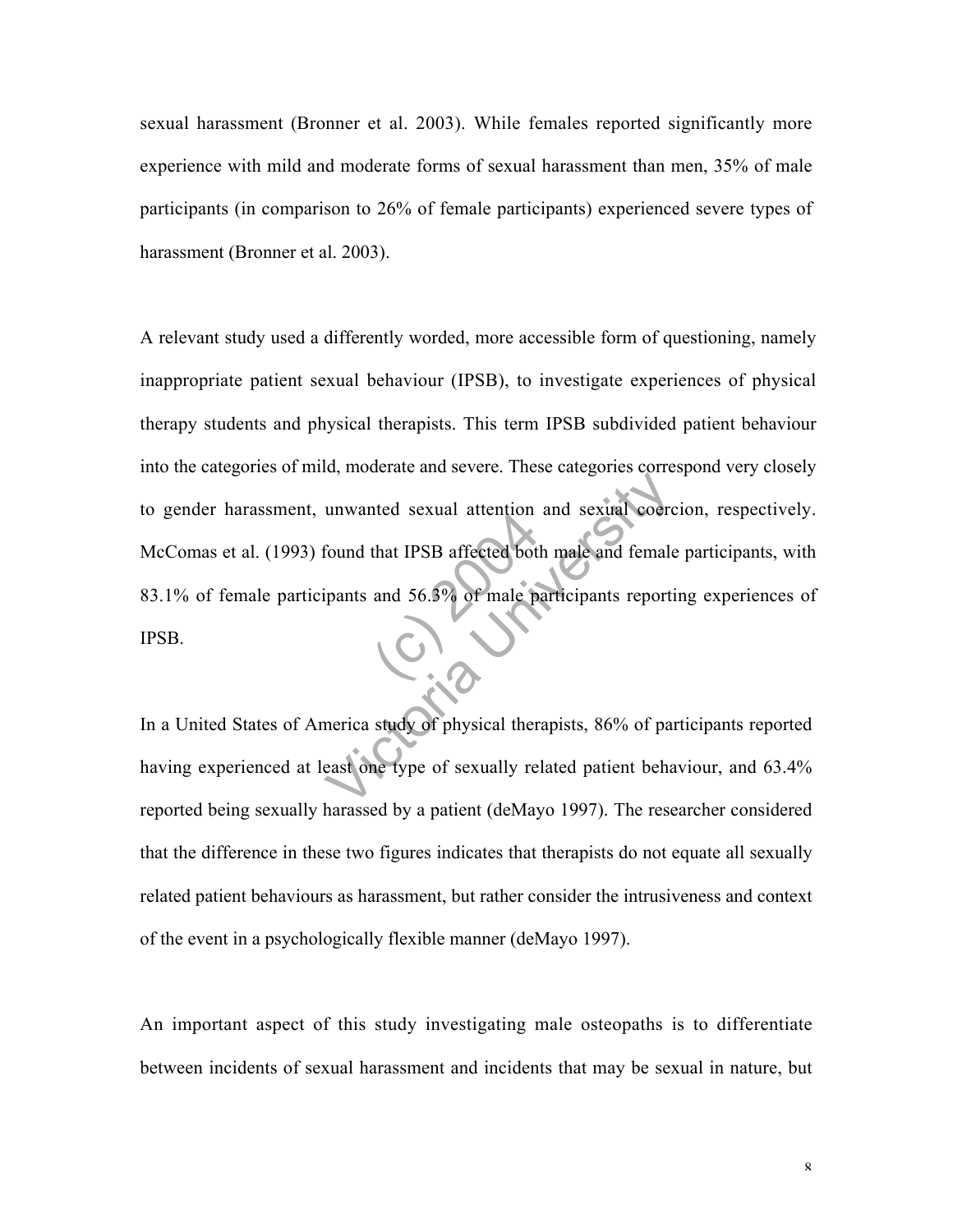are not regarded by the practitioner to be harassment. This distinction is essential to make to allow us to learn how practitioners define the difference and respond to such incidents. Such information can then be used in an educational setting to pass on knowledge and awareness to future and present male osteopaths.

Thatassment. For an ty<br>
other men were more<br>
tigated sexual harassm<br>
the subjects of sexual h Final States and Manual States and States and States and States and that other men were more likely to target<br>1998). Research conducted by the United States investigated sexual harassment in the federal<br>were the subjects o Previous research into male sexual harassment includes three contiguous studies investigating sexual harassment of men in various occupations, but none was in a health care industry. Overall analysis of this research identified that 2% reported having experienced sexual coercion, 11.5-29% reported unwanted sexual attention and 37-44.1% reported experiencing gender harassment. For all types of harassment, and in all three samples, men reported that other men were more likely to target them for sexual harassment (Waldo et al 1998). Research conducted by the United States Merit Systems Protection Board (1995) investigated sexual harassment in the federal workplace. It was found that when males were the subjects of sexual harassment, 65% of the perpetrators were female, 21% were male and 14% were identified both male and female. It is important to identify the gender of the person responsible for the sexual harassment as this may have implications for the type of harassment experienced and optimum educational responses to harassment.

Sexual harassment is detrimental to the health care practitioner-patient relationship and if the practitioner is not prepared for it, or assisted in learning how to deal with the situation, could lead to less than effective health care (White 2000). Information obtained from this current study will provide an indication of the extent of the behaviour, the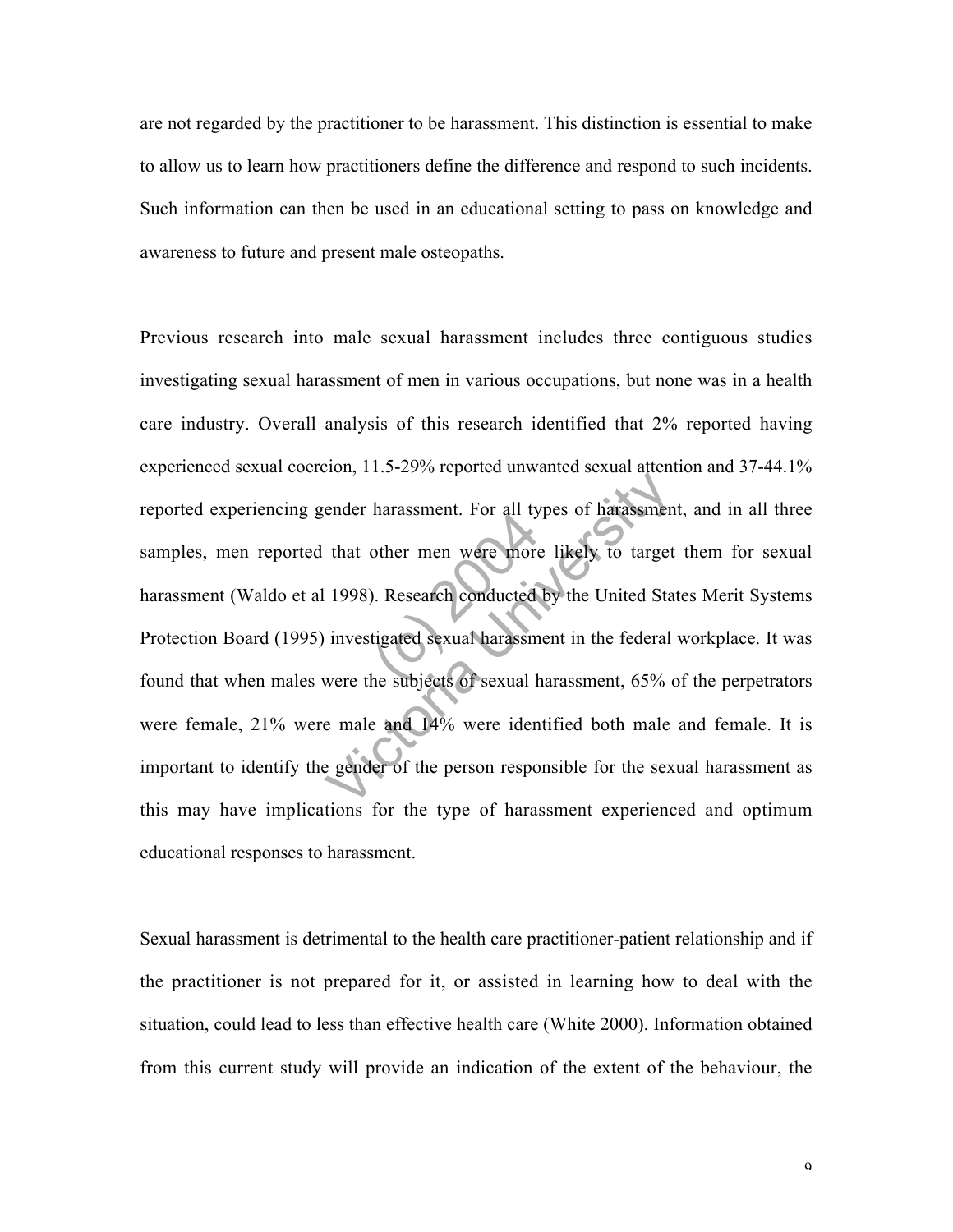severity and impact of it on male osteopaths, and may offer suggestions for more effective educational responses.

(c) 2012 Jicordan University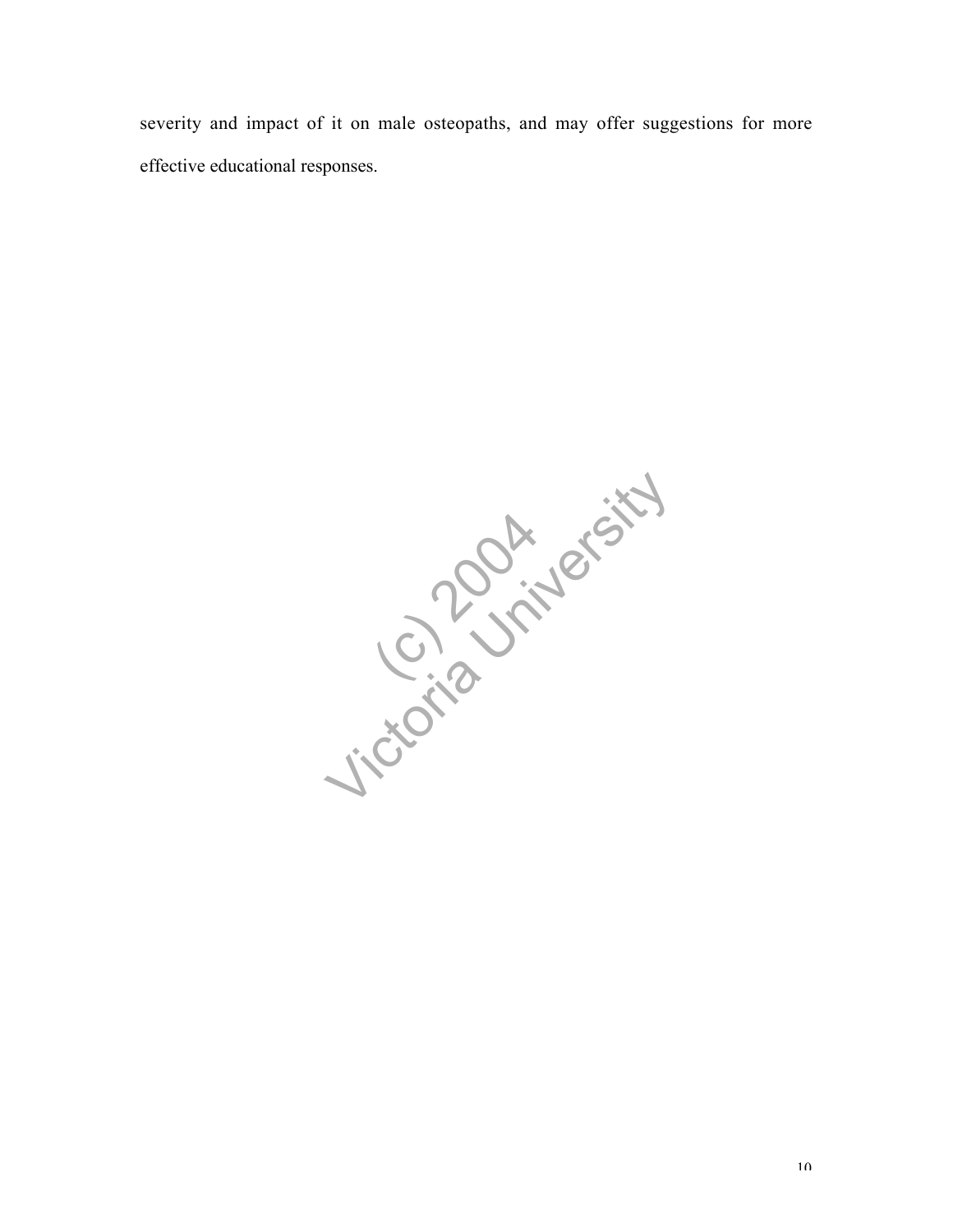### AIMS

- To investigate the form and frequency of sexual harassment affecting male osteopaths.
- To investigate the effect of sexual harassment on the personal and professional lives of male osteopaths.
- To explore the views of male osteopaths about the education they received in dealing with these incidents of sexual harassment.

(c) 2012 Jicordan University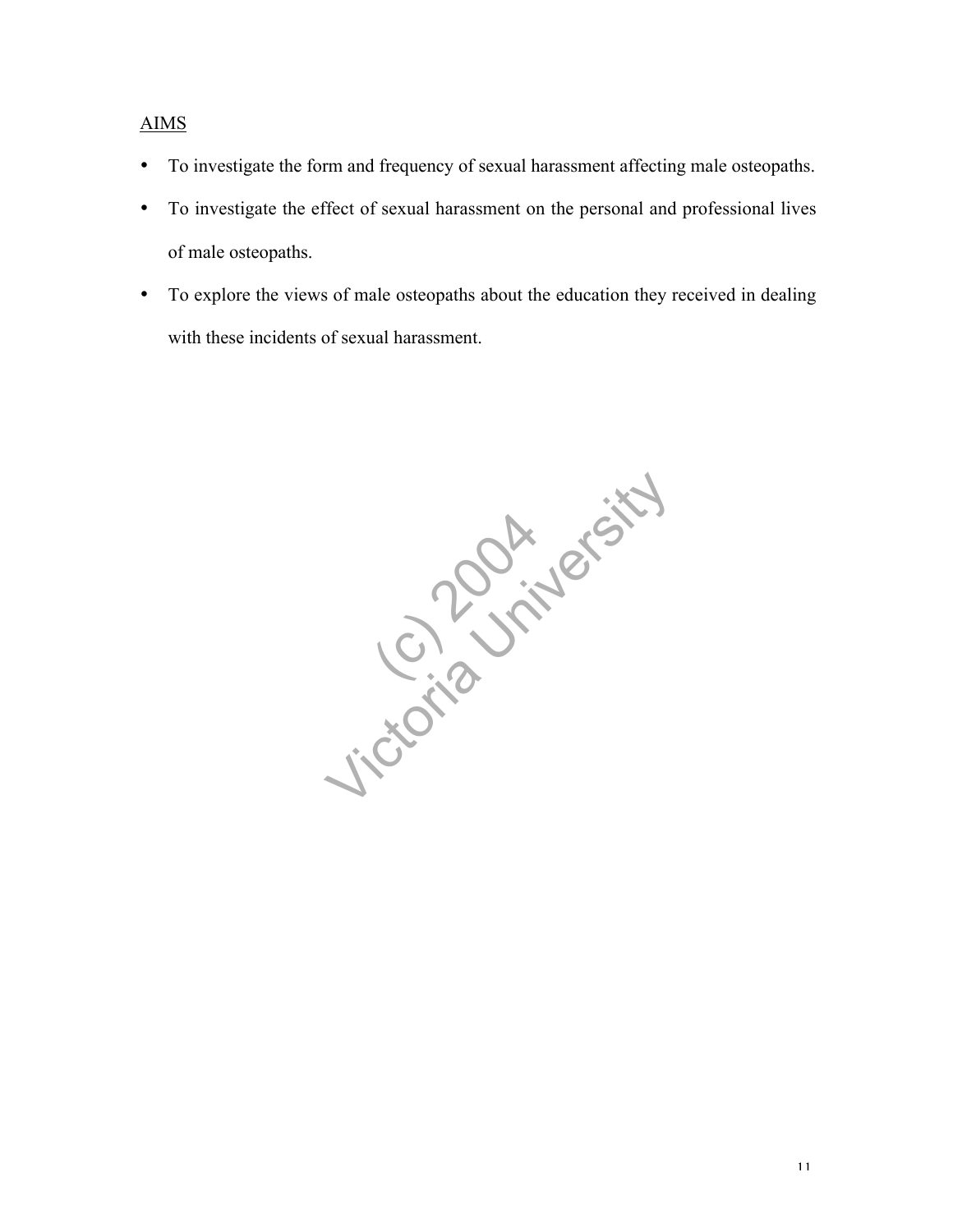### METHOD

#### Subjects and Procedure

In February 2005, an introductory letter and three-page questionnaire titled "Male Osteopaths Questionnaire" was mailed to 288 male osteopaths practicing in Australia. The addresses were obtained from the Yellow Pages online directory.

maire was based on the The potential participants were requested to complete and return the questionnaire. The introductory letter informed potential participants of the aims of the study, the potential risks and benefits associated with participation and that the study was anonymous. The questionnaire and research project had received the approval of the Victorian University Ethics Committee.

#### Instrument

The project had received the approval of the Victoria University<br>
University of the Victoria University<br>
University<br>
University<br>
University<br>
University<br>
University<br>
University<br>
University<br>
University<br>
University<br>
Universit The Male Osteopaths Questionnaire was based on the Female Osteopaths Questionnaire developed by Willy (2003). The original questionnaire included questions relating to evidence and frequency of sexual harassment, impact of sexual harassment on professional and private life and tactics to reduce the incidence of sexual harassment. Minor adjustments were made to increase the relevance to the current study. These included questions regarding demographics, education, gender of offending patients and incidents of inappropriate patient sexual behaviour. The questionnaire was piloted on three male osteopaths, who were excluded from the subsequent study. At no time were respondents asked to identify themselves, to maintain anonymity.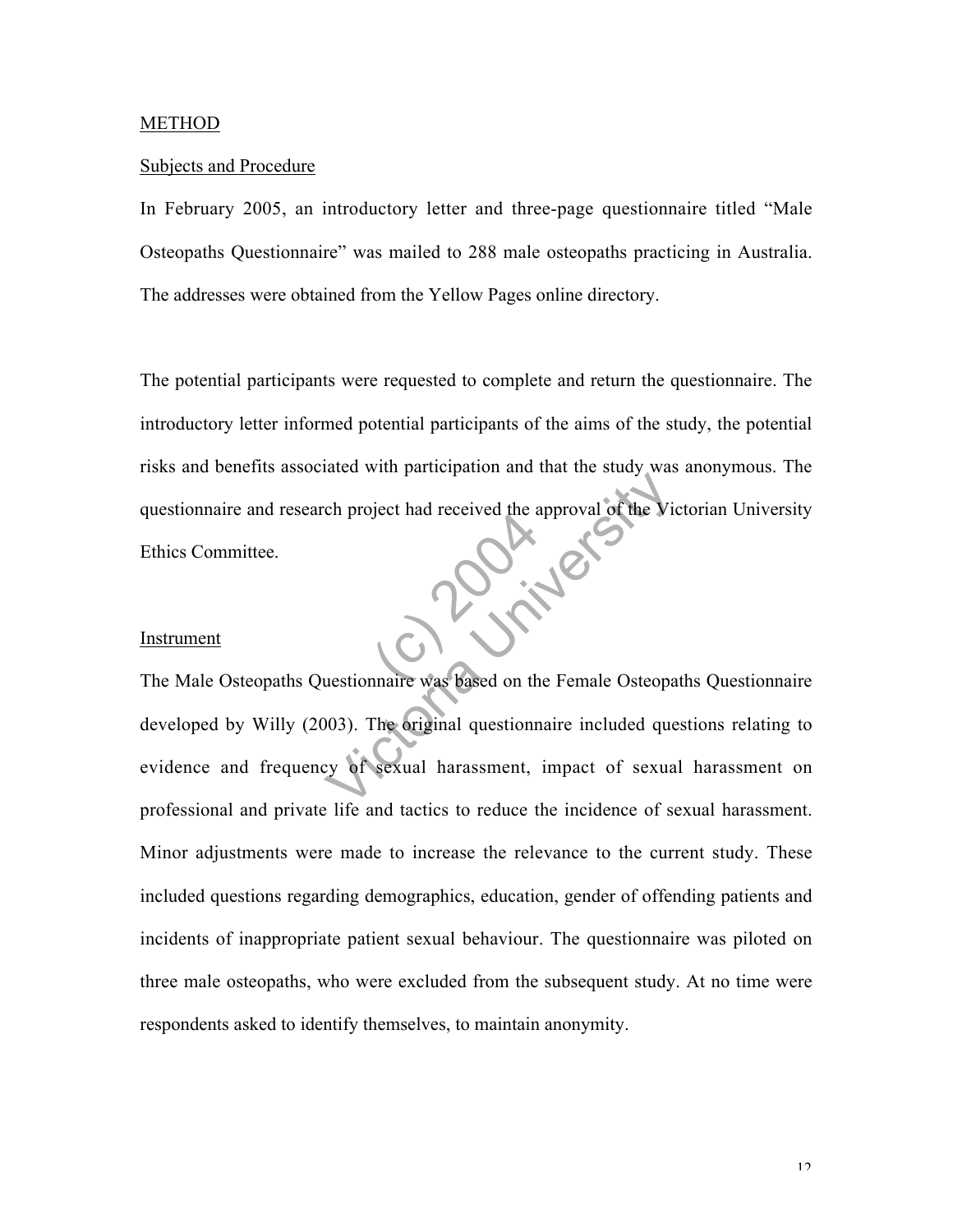The questionnaire provided participants with definitions of sexual harassment, inappropriate patient sexual behaviour and gender harassment. Information was sought relating to age, years of experience, place of osteopathic education, views relating to sexual harassment education and training, type and frequency of sexual harassment occurring, impact of sexual harassment on professional and private life and gender of patients responsible for sexual harassment.

(c) 2012 Jicordan University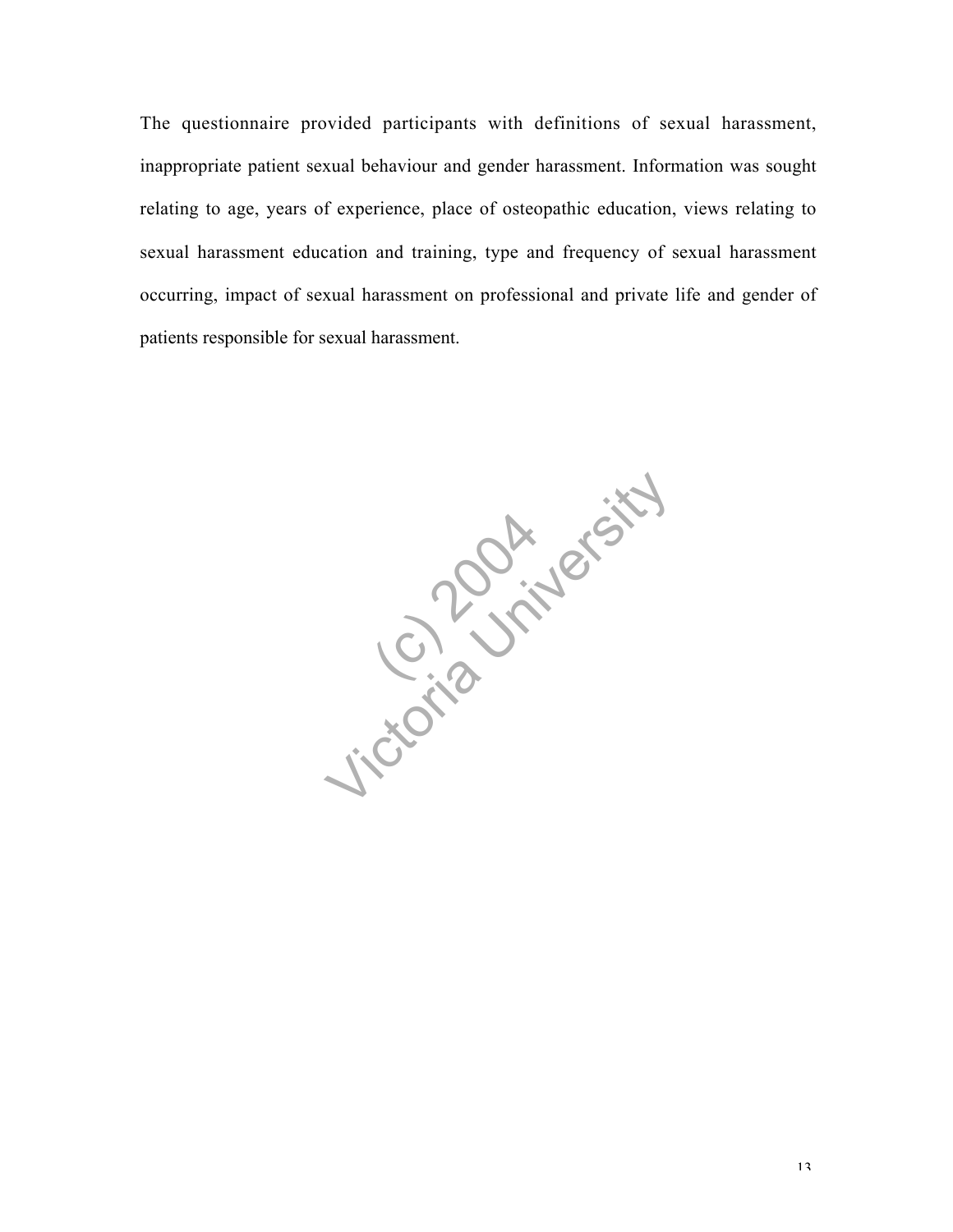### RESULTS

Two hundred and eighty-eight male osteopaths were mailed questionnaires, 107 (37%) responded.

### Type of Harassment

External Condition of Sexual Coercion, was experienced by 5% of respondents.<br>Twenty percent (20%) of respondents have never experienced any forms of sexual<br>harassment.<br>Figure 1: Percentage of respondents that have experien Solution Contrast Contrast Contrast Contrast Contrast Contrast (73%)<br>
Sment, Sexual Coercion, was experienced by 5<br>
of respondents have never experienced any<br>
f respondents that have experienced each contrast Contrast Cont Of the 107 respondents, 86 (80%) reported having been sexually harassed at some stage during their osteopathic career. Using the categories of sexual harassment as defined above, Figure 1 demonstrates that Gender Harassment is the most common form of sexual harassment affecting male osteopaths (75%). Unwanted Sexual Attention follows closely as the second most common form of sexual harassment (73%). The most severe category of sexual harassment, Sexual Coercion, was experienced by 5% of respondents. Twenty percent (20%) of respondents have never experienced any forms of sexual harassment.

**harassment.**

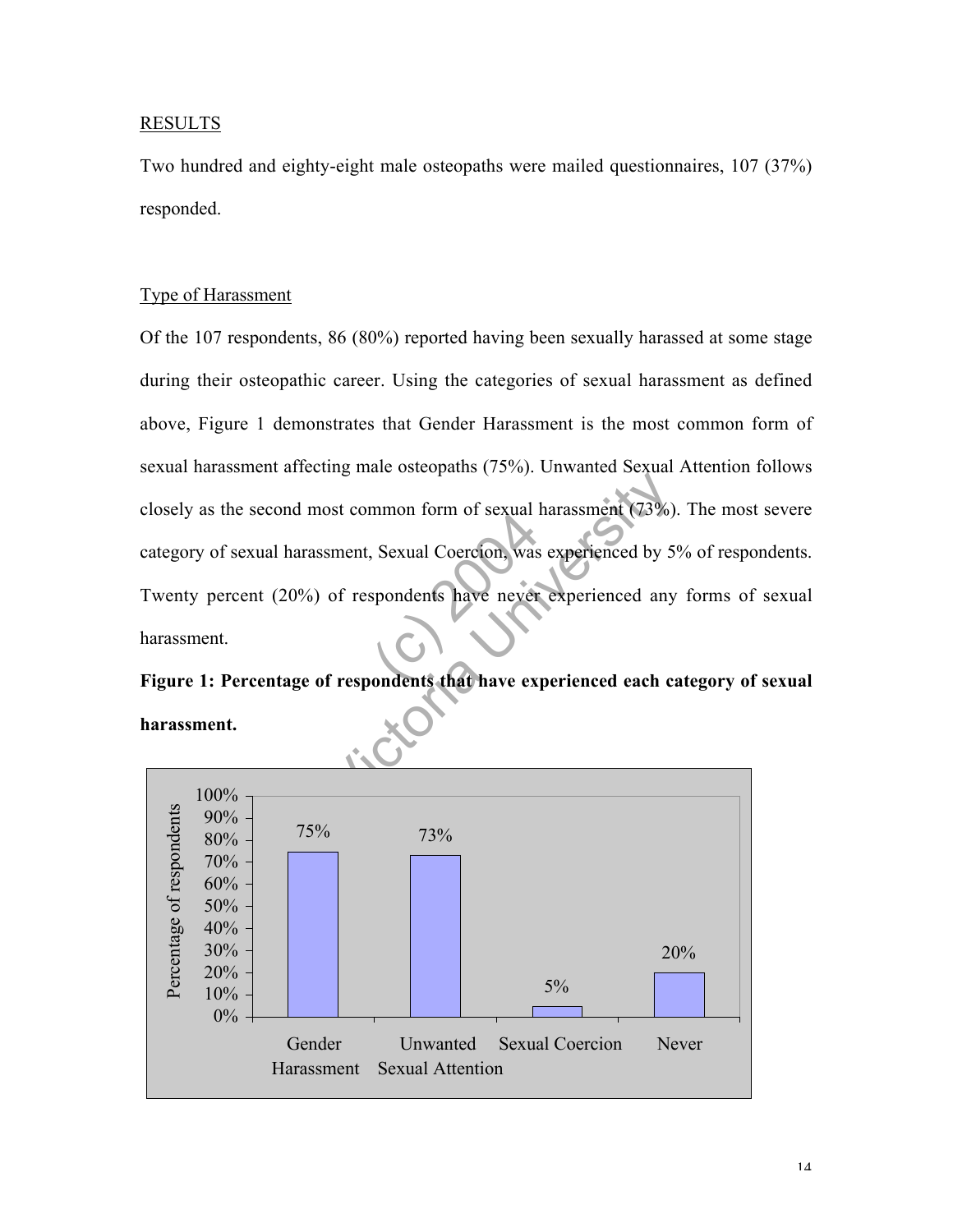There were fewer reports of the greater severity of sexual harassment, sexual coercion

(figure 2). The category of gender harassment was reported most frequently.

**Figure 2: The frequency of each category of sexual harassment.**



Sexual harassment ex<br>
e (73%), which is inc m of sexual harassment experienced by the<br>sex life (73%), which is included in the category<br>of gender harassment, and include offer<br>55%). The more severe forms of sexual l<br>nonly, with 2% of respondents having ex The most common form of sexual harassment experienced by the respondents was discussion of personal/sex life (73%), which is included in the category of unwanted sexual attention. Other common forms of sexual harassment experienced are encompassed in the category of gender harassment, and include offensive jokes (68%) and sexual remarks (65%). The more severe forms of sexual harassment were experienced less commonly, with 2% of respondents having experienced being mistreated for refusing to cooperate sexually and 4% having experienced threats for not cooperating sexually and unwanted attempts for sex that resulted in struggling (table 1).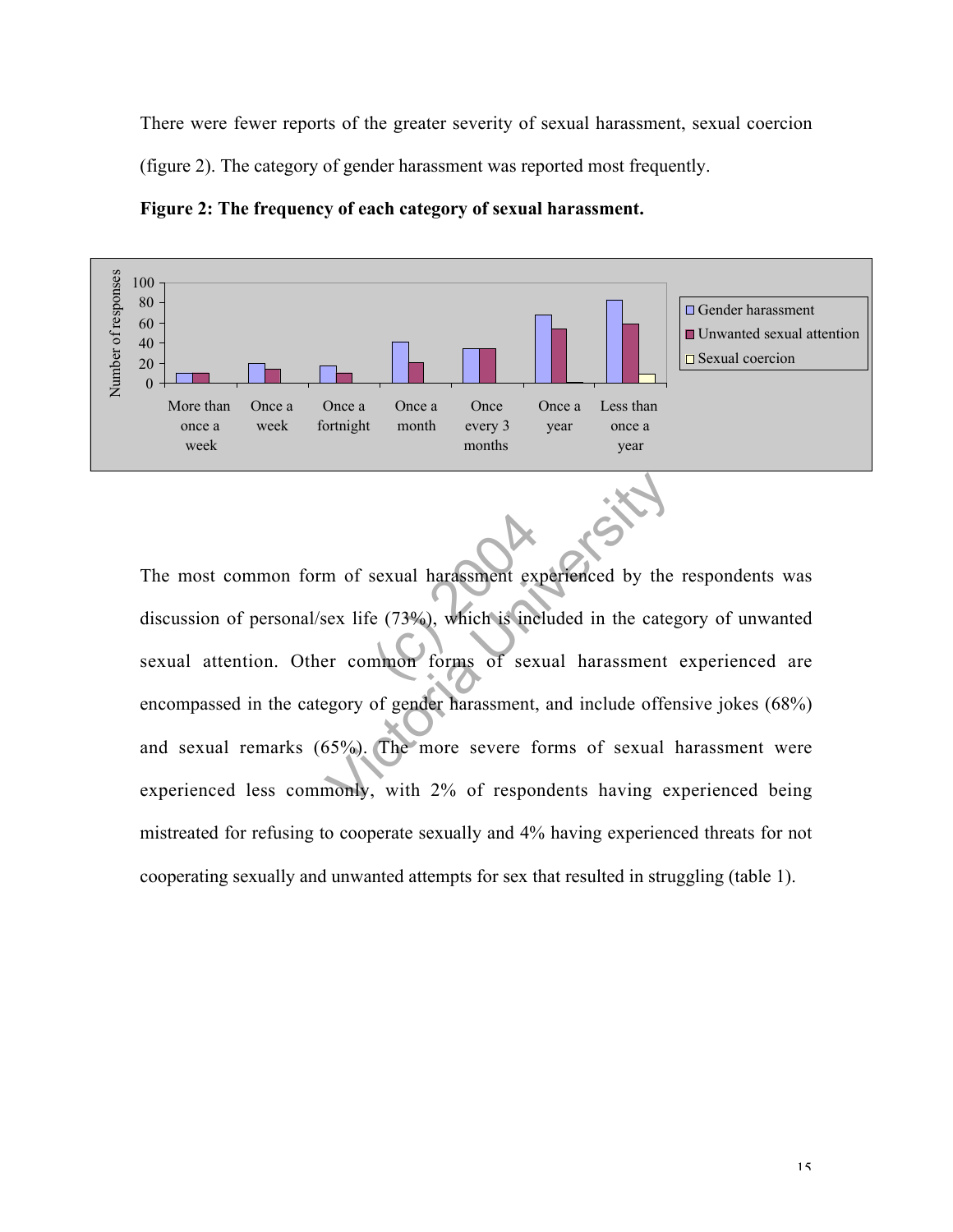### **Table 1: The occurrence of specific categories and behaviours associated with sexual**

**harassment.**

| <b>Category</b>                  | <b>Behaviour</b>                                      | $%$ of         |
|----------------------------------|-------------------------------------------------------|----------------|
| Gender Harassment                | Offensive jokes                                       |                |
|                                  | Sexual remarks                                        | 65             |
|                                  | Suggestive gestures                                   | 55             |
|                                  | Suggestive looks                                      | 51             |
|                                  | Sexist behaviour                                      | 33             |
| <b>Unwanted Sexual Attention</b> | Discussion of personal/sex life                       |                |
|                                  | Suggestive exposure of body parts                     | 52             |
|                                  | Brushing, grabbing or inappropriate touching          | 36             |
|                                  | Pressure for dates despite discouragement             | 34             |
| <b>Sexual Coercion</b>           | Unwanted attempts for sex that resulted in struggling | $\overline{4}$ |
|                                  | Threats for not cooperating sexually                  | 4              |
|                                  | Being mistreated for refusing to cooperate sexually   |                |

### Impact on Professional and Private Life

vate Life<br>questions regarding the<br>d private lives were a Threats for not cooperating sexually<br>Being mistreated for refusing to cooperate<br>and Private Life<br>ended questions regarding the impact of experience<br>and and private lives were analysed and class<br>es. The percentage of respon The responses to open-ended questions regarding the impact of experiences of sexual harassment on professional and private lives were analysed and classified according to commonly arising themes. The percentage of responses for each theme was calculated to allow comparison of the frequency of each theme.

Of the 84 responses to the effect of sexual harassment on professional life, the most common outcome was that respondents identified a need for reflection following the incident (24%). Twenty percent (20%) of respondents stated that their experiences had no effect on their professional life and 18% commented that that their experiences had an impact on their patients and future treatments. Other common outcomes were emotional responses to the incident (14%) and modification of future behaviours (12%) (Table 2).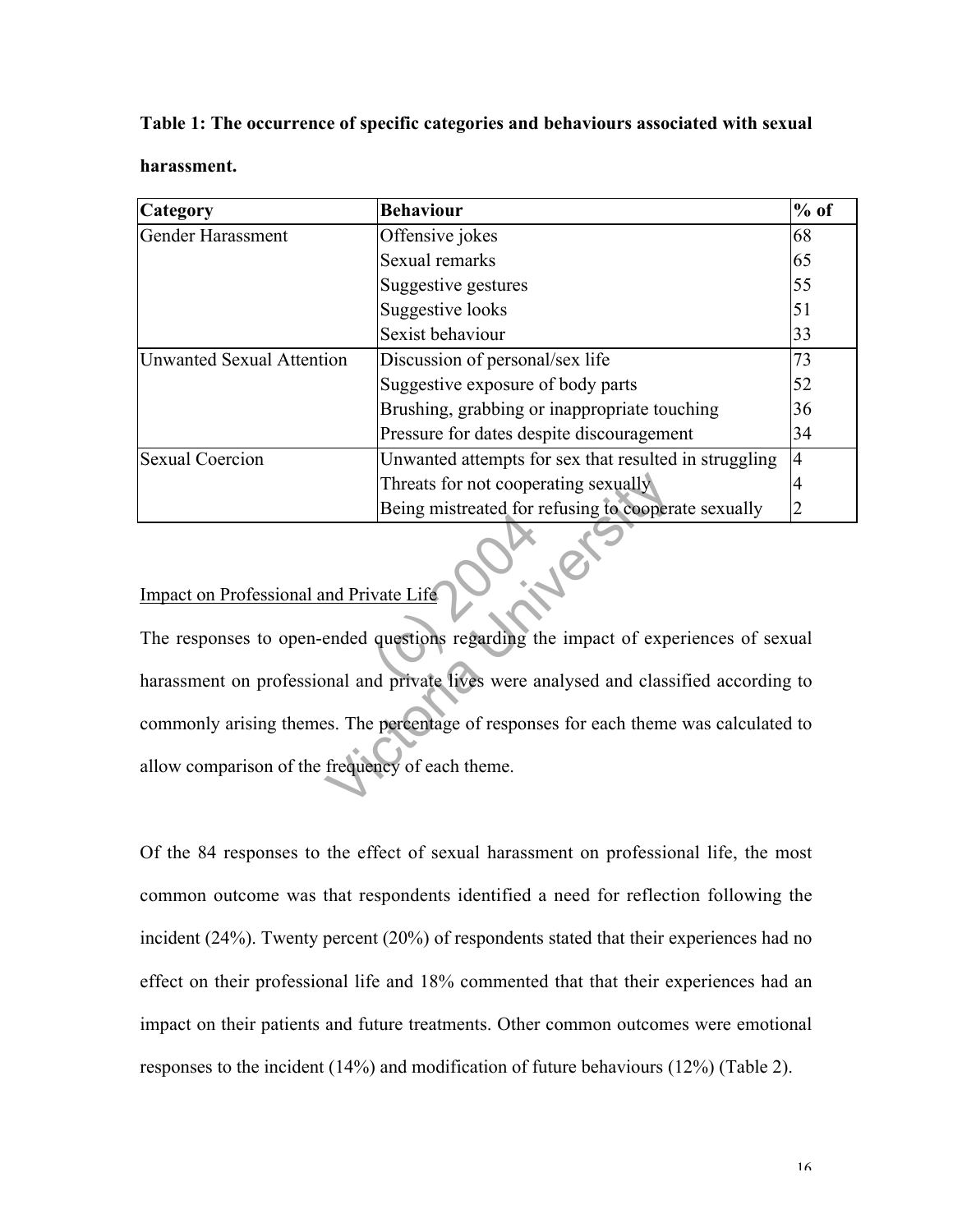### **Table 2: Impact of sexual harassment on professional life.**

| <b>Impact on Professional Life: Most common responses</b>               | % of responses |
|-------------------------------------------------------------------------|----------------|
| Need for reflection following incident                                  | 24             |
| No effect                                                               | 20             |
| Impact on patients and future treatments                                | 18             |
| Emotional response to incident                                          | 14             |
| Modification of future behaviours                                       | 12             |
| Part of the job/OK if related to patients physical presenting complaint | 8              |
| Seek external assistance                                                | 4              |

Of the 48 responses to the impact of sexual harassment on private life, 49% experienced no effect. Twelve percent (12%) of respondents experienced an emotional response to the

### **Table 3: Impact of sexual harassment on private life.**

| no effect. Twelve percent $(12\%)$ of respondents experienced an emotional response to the |                |
|--------------------------------------------------------------------------------------------|----------------|
| incident, 12% stated that they kept work and private life separate and 12% would debrief   |                |
| with other people following these incidents (Table 3).                                     |                |
| Table 3: Impact of sexual harassment on private life.                                      |                |
| <b>Impact on Private Life: Most common responses</b>                                       | % of responses |
| No effect                                                                                  | 49             |
| Emotional response to incident                                                             | 12             |
| Keep work and private life separate                                                        | 12             |
| Debrief with others (e.g. Wife, partner, work colleagues)                                  | 12             |
| Effect on personal relationships                                                           | 9              |
| Spark topic of conversation                                                                | 6              |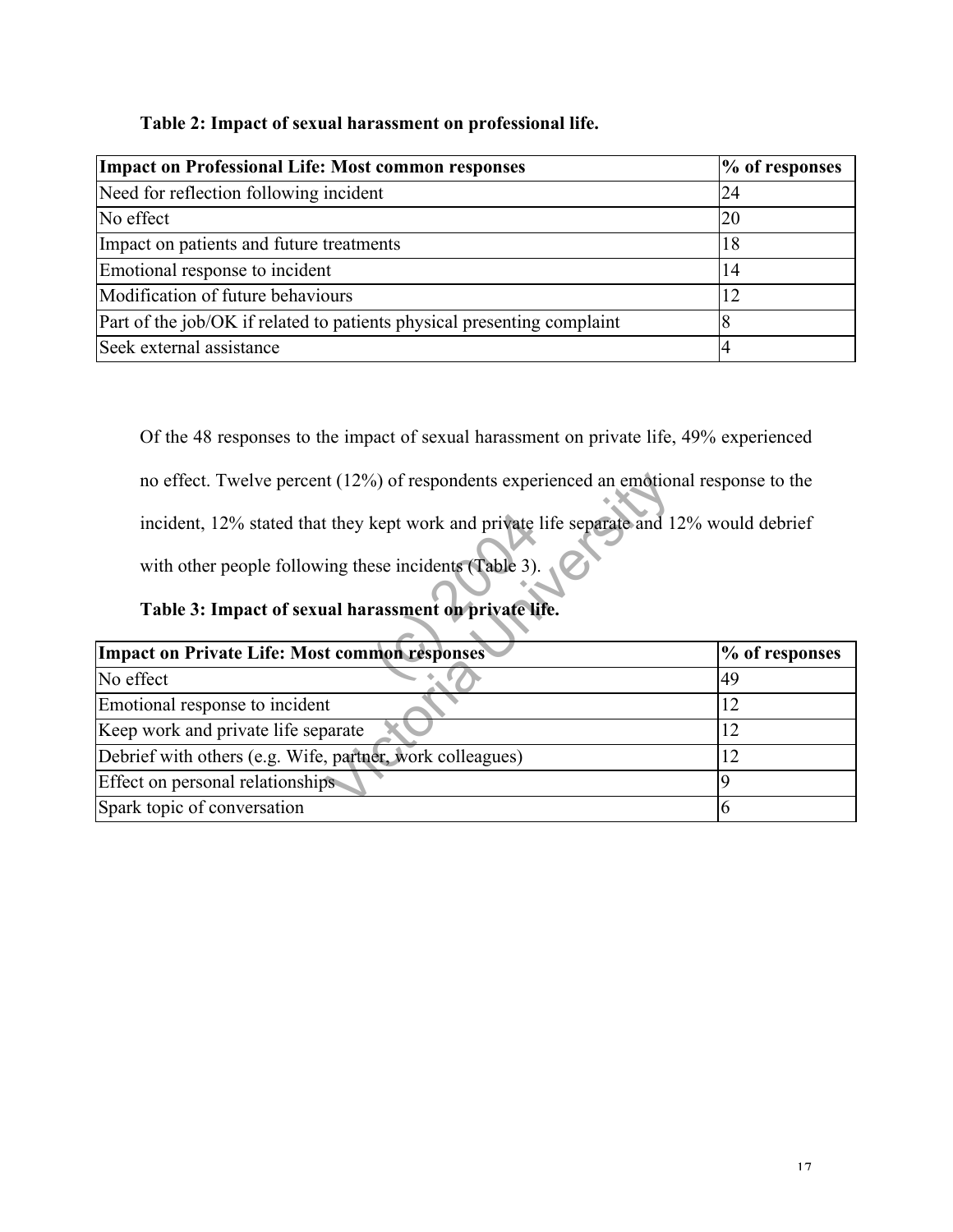### Gender Analysis

When questioned regarding the gender of patients responsible for the sexually harassing behaviour, 52% reported female patients and 9% reported mainly female patients. Thirty four percent (34%) of respondents indicated that both males and females were responsible. Four percent (4%) of respondents indicated that male patients were responsible for sexually harassing behaviour and 1% indicated mainly males.

### Education and Training

Eighty five percent (85%) of respondents received their osteopathic training at Australian institutions. A further 14% of respondents received their osteopathic training at non-Australian institutions. One percent (1%) was unspecified.

respondents received<br>
recent (1%) was unspect<br>
spondents reported rec<br>
t during their osteopath (4% of respondents received their osteopathic<br>Dne percent (1%) was unspecified.<br>(a) of respondents reported receiving some training<br>ssment during their osteopathic education. Two<br>ceiving some training in dealing with sexua Thirty-two percent (32%) of respondents reported receiving some training in dealing with incidents of sexual harassment during their osteopathic education. Twenty one (21%) of respondents reported receiving some training in dealing with sexual harassment during their career as an osteopath. Seventy nine percent (79%) of respondents felt that it is important to incorporate sexual harassment education into osteopathic training courses. One practitioner felt that 'osteopaths need not only sexual harassment education, but also education on healthy boundaries'. Another respondent felt that it is important to incorporate such education into osteopathic training courses, and suggested that it also include other religious and political views. He provided the example that 'sexual harassment may be different for a Muslim compared to a Christian'.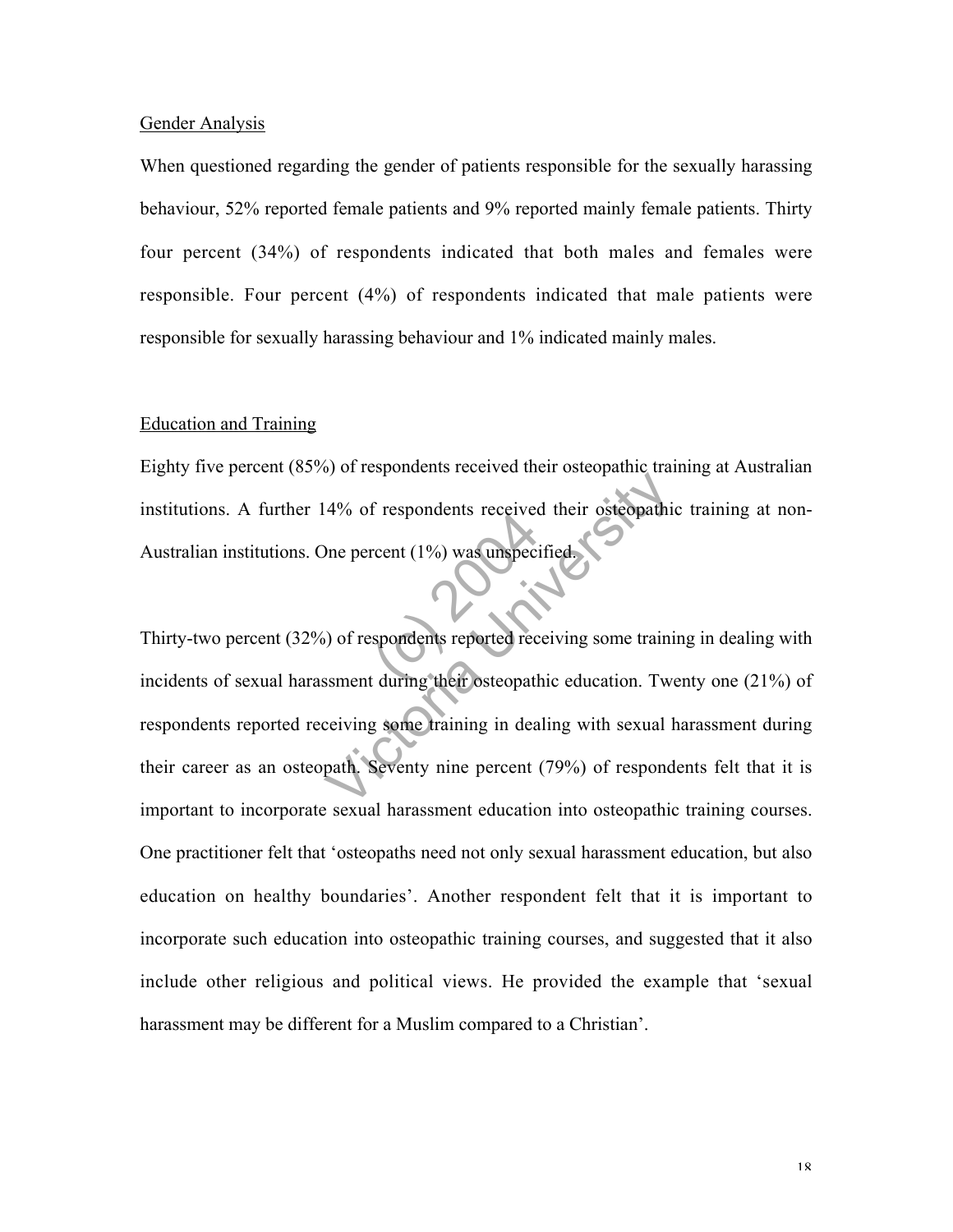#### DISCUSSION

lose working proximit<br>
ips that exist betweended and the examples are often particularly<br>
right incidence of sexual pportunity for incidents of sexual harassment to<br>pportunity for incidents of sexual harassment to<br>e the close working proximity, frequent touchi<br>ationships that exist between patients and r<br>icular examples are often part o Of the 37% of male osteopaths that responded to the questionnaire, 80% have had at least one experience with sexual harassment during their career. The work performed by an osteopath with their patients has the potential to remove completely, or at least significantly reduce, the social constraints that may apply to everyday interactions between people. The implications of this are that patients, both female and male, may develop feelings, and pursue actions, that result in increased risks of male osteopaths experiencing sexual harassment. In research based on physical therapists, deMayo (1997) and McComas et al (1993) identified that the particular demands of a physical therapist's role offer an increased opportunity for incidents of sexual harassment to occur. Examples of such demands include the close working proximity, frequent touching of patients and close interpersonal relationships that exist between patients and many health care practitioners. These particular examples are often part of an osteopathic consultation and may contribute towards the high incidence of sexual harassment experienced by male osteopaths.

Gender harassment was the most common form of sexual harassment experienced, with 75% of respondents reporting this behaviour. Unwanted sexual attention was experienced by a similar number of respondents with 'discussion of personal/sex life' the most common example of sexually harassing behaviour reported. In osteopathic practice, it is not uncommon for patients to present with complaints that are related to, or aggravated by, their personal/sex life. It is the interpretation of the practitioner that determines whether these discussions are appropriate or cross the boundaries of sexual harassment. A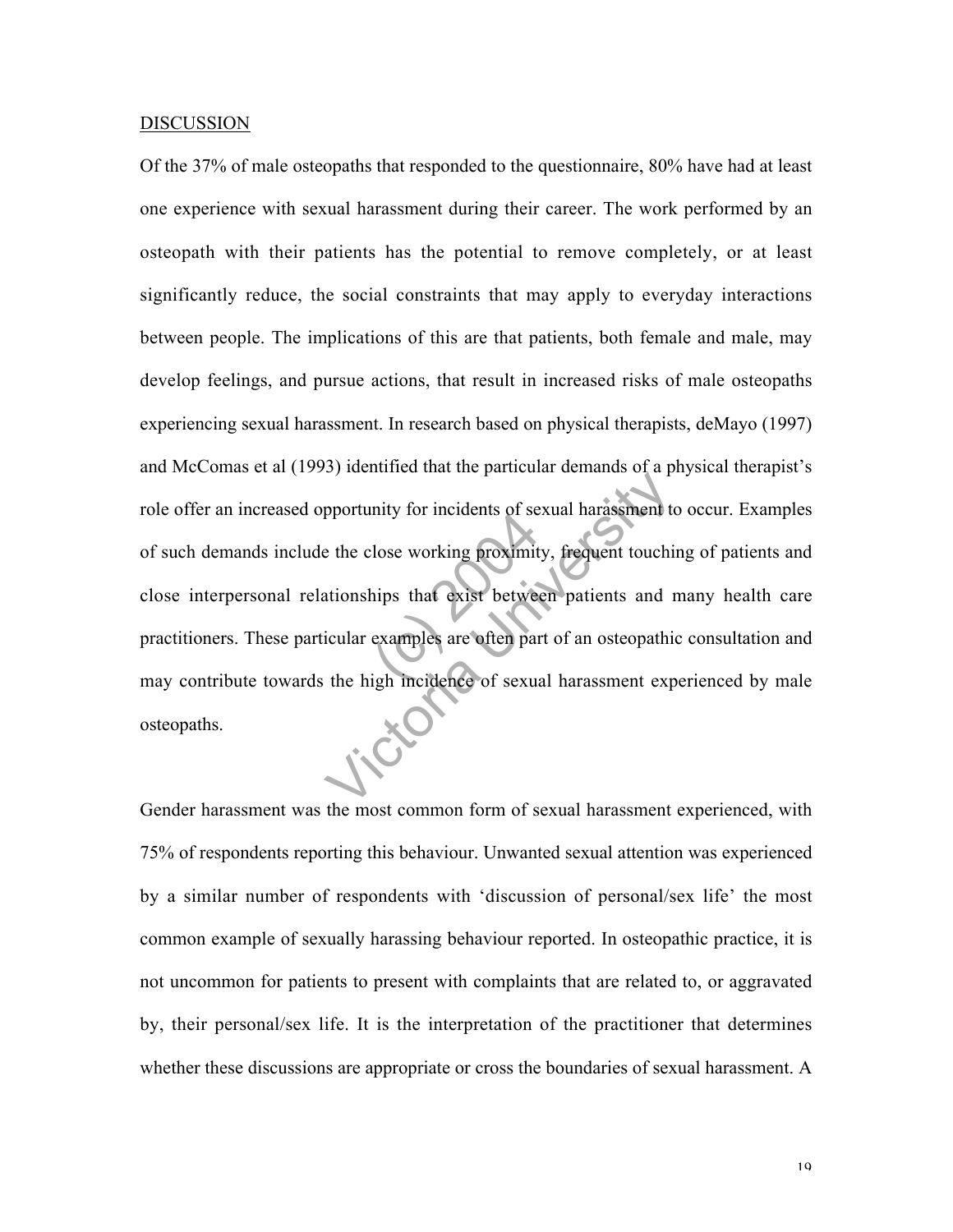number of respondents made side notes on the questionnaire that indicated that 'discussion of personal/sex life is unoffensive if related to the patients' condition'.

harassment. Althoug<br>iour, none made species<br>the impact of sexual has Softerwise neglected in studies that focus more values in the studies that focus more values and arrassment. Although 33% of responsible values of sexual harassment. From the visit behaviour is not a major area of concern An additional component of sexual harassment was incorporated into the current study, specifically sexist behaviour in the form of enforcement of the traditional heterosexual male gender role. This previously unidentified component of gender harassment was first noted by Waldo et al. (1998) and was defined to participants in the current study as 'sexist remarks or behaviour that are based on stereotypes of the sexes'. Sexist behaviour is an important component of sexual harassment of males and may identify a facet of sexual harassment that is otherwise neglected in studies that focus more exclusively on female recipients of sexual harassment. Although 33% of respondents indicated experiences with sexist behaviour, none made specific reference to this form of sexual harassment when describing the impact of sexual harassment. From this information, it can be postulated that sexist behaviour is not a major area of concern for male osteopaths but one worthy of future consideration.

In the current study, respondents were asked to detail the effect of sexual harassment on their professional and private lives, however, it is important to remember that the boundaries between professional and private life are not always clear and easily separated. Of those respondents who answered in the affirmative to experiences of sexual harassment whilst practising as an osteopath, 80% had experienced effects on their professional life as compared to 51% who had experienced effects on their private life.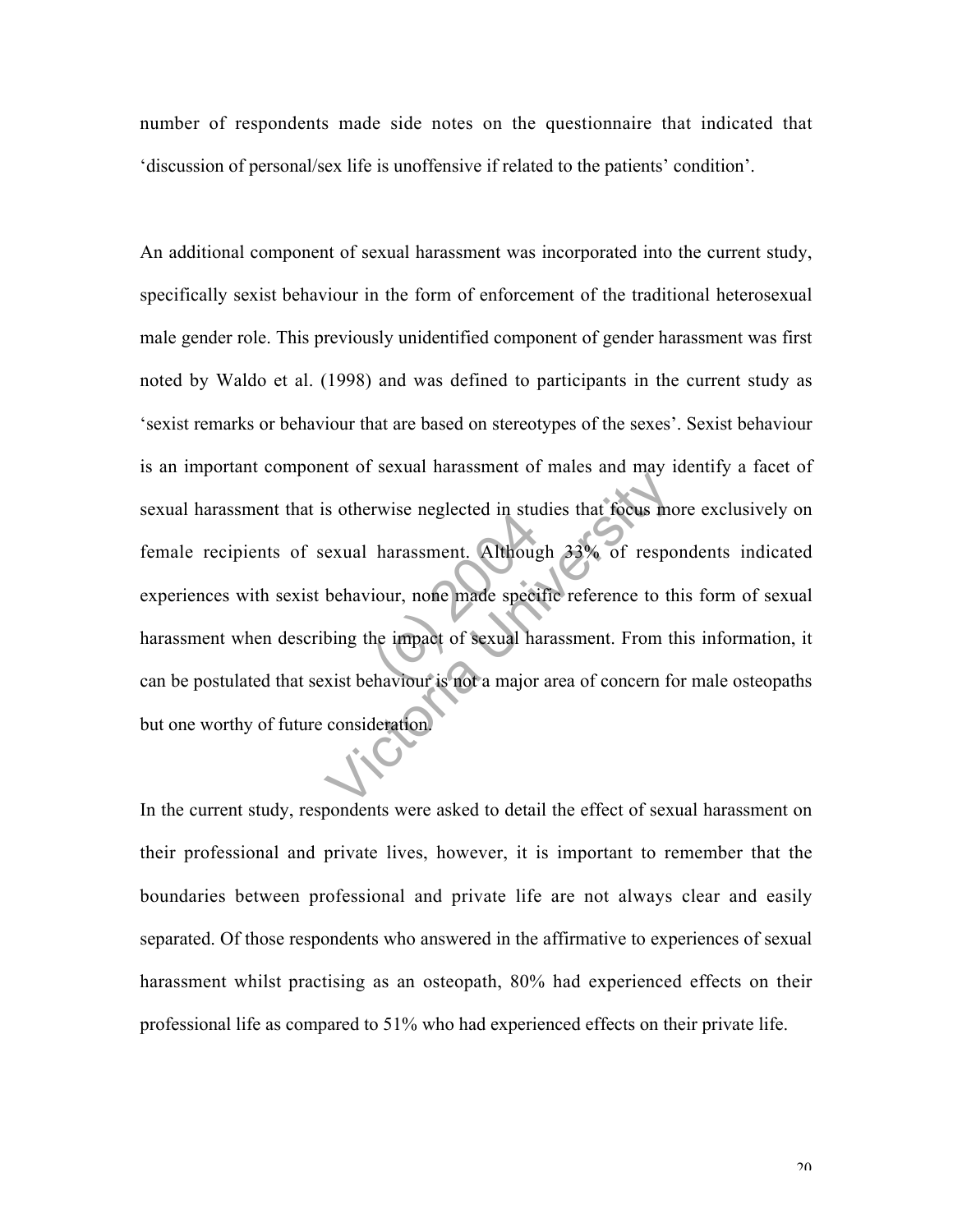$C_{.2}$ Intercuted and maintaining boundaries'.<br>
Hotel [in order] to decrease the incidence of m<br>
ty of defining and maintaining boundaries'.<br>
at he may have been 'inadvertently leading c<br>
at he may have been 'inadvertently leadin The most common effect of sexual harassment on professional life was that respondents described a need for reflection following the incident. These responses indicate that some male osteopaths have the need to contemplate and reassess their actions and communication skills following incidents of sexual harassment. The ability to acknowledge and identify incidents of sexual harassment is important to allow practitioners to alter their future behaviour to decrease the likelihood of such incidents. Some examples of typical responses included improvement of communication skills by rehearsing responses, and emphasising the importance of clarity of language. Respondents identified an 'increased awareness of [their] responsibility as an osteopath to be professional and ethical [in order] to decrease the incidence of misinterpretation of cues' and the 'necessity of defining and maintaining boundaries'. One respondent expressed awareness that he may have been 'inadvertently leading on or encouraging patients'.

A number of respondents identified constructive actions to modify their behaviour to decrease the occurrence of future incidents. These included increased use of towels to drape patients, asking the patient to remove as few clothes as possible, displays of family photos, use of an observer during treatment and ensuring that they are not left alone in the clinic. Personal experience is a major factor that contributes to the ability of male osteopaths to identify and implement these modifications of future behaviour. Nevertheless, education can assist inexperienced male osteopaths in recognising the possibility of such incidents and constructing effective measures to decrease and prevent the future likelihood of sexual harassment from occurring.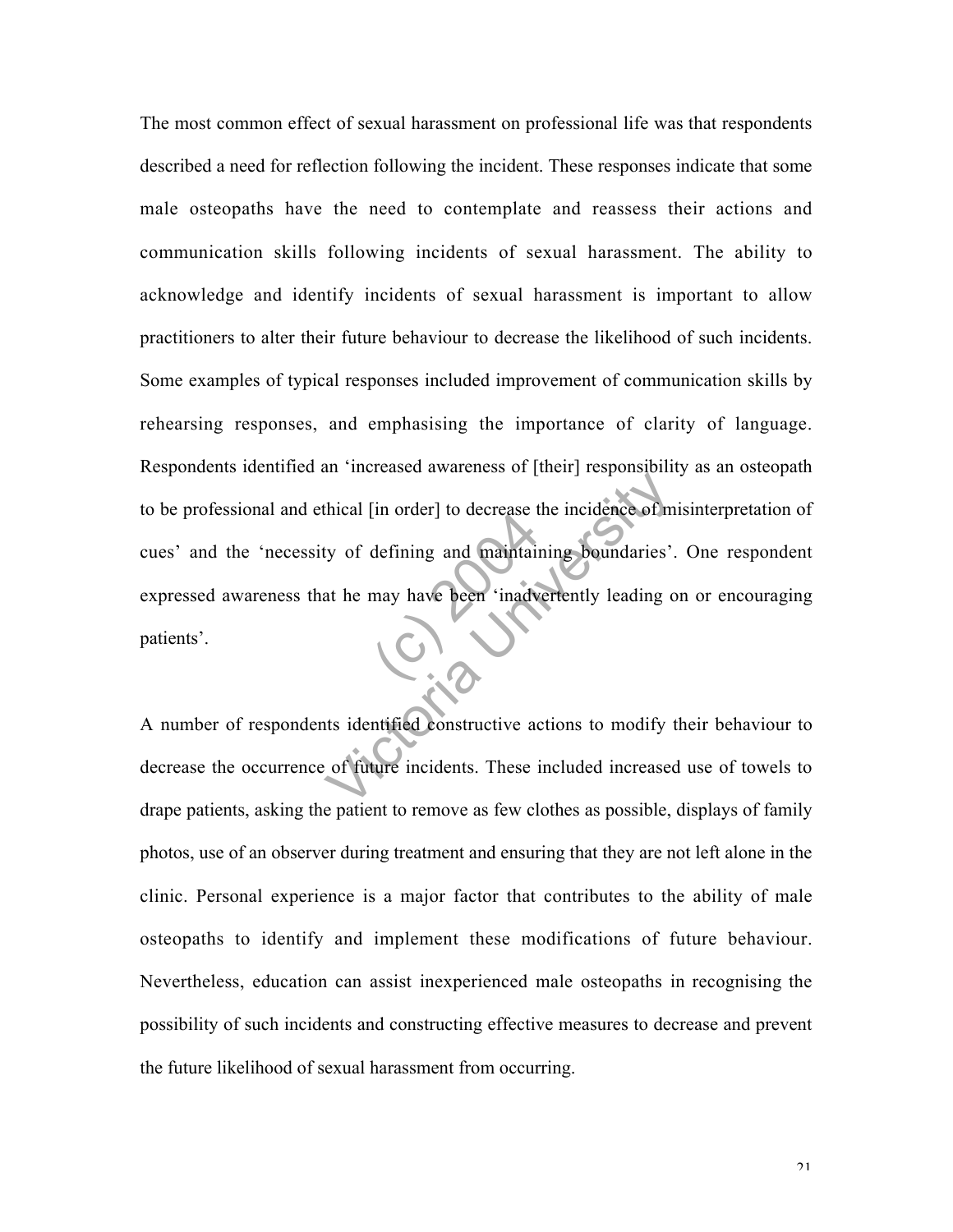The psychological and economic effect of sexual harassment becomes evident when considering the respondents who had experienced enduring impacts of sexual harassment on subsequent patients and treatments. A number of respondents commented that their experiences with sexual harassment had resulted in them thinking, acting and dealing differently with other patients seen after the event. Some respondents identified that patients may cease further treatment following such incidents of sexual harassment and other practitioners refused to treat the patients in the future, both of which have potential economic consequences.

espondents stated that<br>indicated an ability to c<br>t they would discuss even<br>itch off, or openly dis Valid of the stated that there was no effected<br>that indicated an ability to disconnect from every dent indicated an ability to disconnect from every<br>ed that they would discuss events with fellow of<br>the control of the state Forty nine percent (49%) of respondents stated that there was no effect on their private life. A number of respondents indicated an ability to disconnect from events that occurred at work. Others responded that they would discuss events with fellow osteopaths or their wife/partner. The ability to switch off, or openly discuss incidents of sexual harassment that respondents are exposed to, are important mechanisms that male osteopaths can use to dissociate events that occur at work from their private life. This can have the overall benefit of decreasing the stressfulness of these events and assisting the osteopath to maintain objectivity about these incidents.

The data obtained from this study indicates that 20% of respondents have never experienced sexual harassment while up to 49% of respondents stated that they experienced no effect from any incidents that have occurred. At the other extreme, however, the more severe outcomes that respondents provided included being 'unable to treat patients to their full potential', seeking the 'assistance of a psychologist', seeking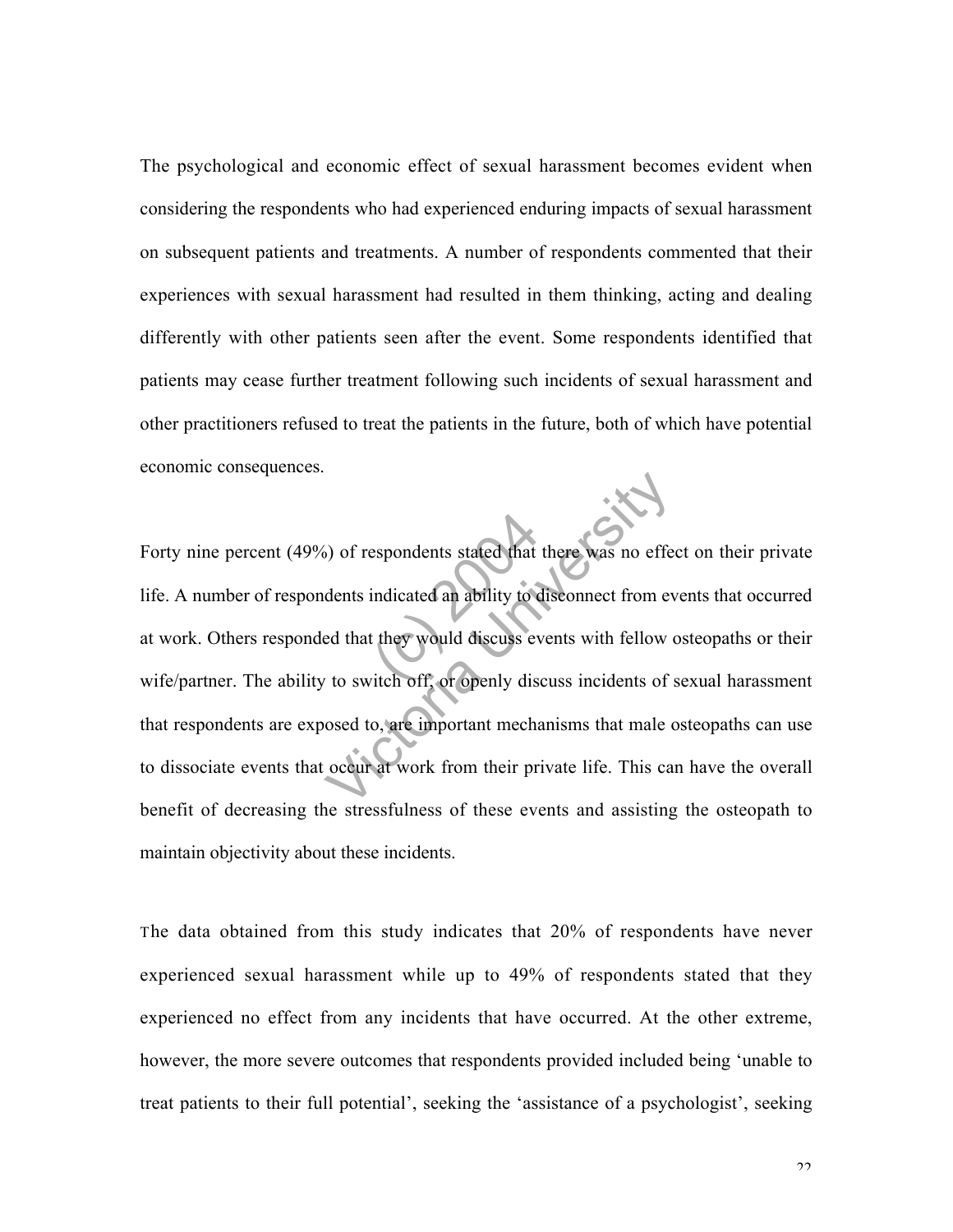legal assistance, 'pressure on marriage' and 'feelings of loneliness and mild depression'. While these situations were much less common, their severity indicates that sexual harassment of male osteopaths is an important topic that is worthy of consideration and action.

are also very similar<br>
narassment experience<br>
sexual attention and m<br>
non behaviours exper<br>
e looks and the most of The case of similar. Gender harassm<br>reinced are also very similar. Gender harassm<br>exual harassment experienced in both studies<br>anted sexual attention and much less commor<br>common behaviours experienced by female<br>gestive loo The response rate of the current study (37%) is similar to the 42% response rate achieved in research investigating sexual harassment of female osteopaths (Willy 2003). In Willy's study, 86% of female osteopaths reported at least one experience of sexual harassment, as compared to 80% of male osteopaths. The forms of sexual harassment that male and female osteopaths experienced are also very similar. Gender harassment was the most common category of sexual harassment experienced in both studies, followed by the similarly common unwanted sexual attention and much less common sexual coercion. Interestingly, the most common behaviours experienced by female osteopaths were sexual remarks and suggestive looks and the most common behaviours experienced by male osteopaths were discussion of personal/sex life and offensive jokes. The similarity of data in regards to the frequency and type of sexual harassment that male and female osteopaths are experiencing indicates it is equally important for both genders to receive education on this topic. The evidence also indicates that it is unnecessary to alter the education provided to males and females and that both genders can be educated using the same methods.

Other studies that have investigated sexual harassment of health care professionals provide a basis of comparison with the current study, although data investigating sexual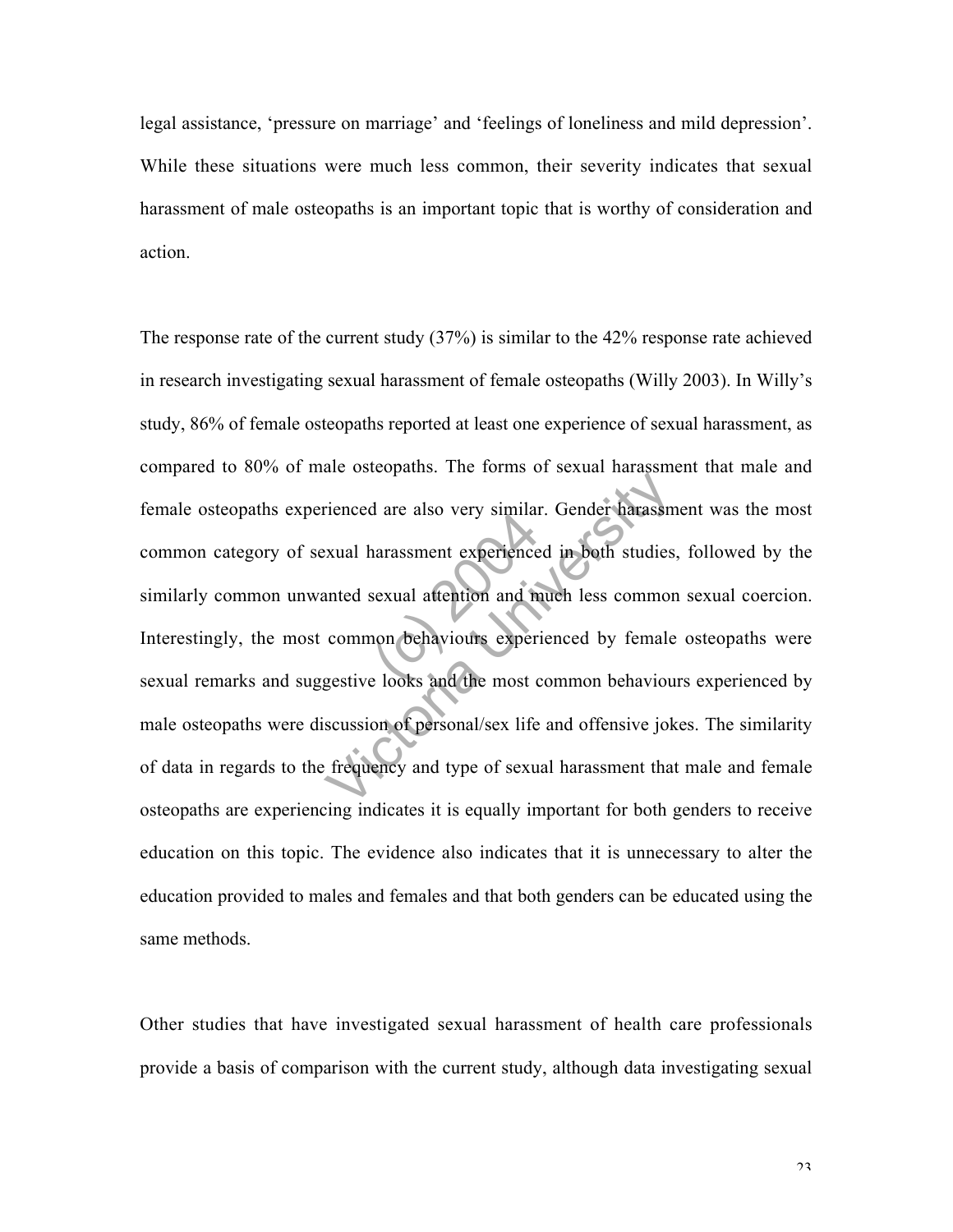$v_{\zeta}$ Solution that the sexual harassment, particularly males when<br>the sexual harassment, particularly males when<br>the sexual harassment (34%) of the sexual harassment from both male and female patients. References harassment specifically of male health care professionals is lacking. McComas (1993) found that inappropriate patient sexual behaviour (IPSB) affected both male and female physical therapists, with 83.1% of female participants and 56.3% of male participants reporting experiences with IPSB. In a different study, 86% of male and female physical therapists and physical therapy students had experienced at least one type of sexually related patient behaviour (deMayo 1997). In the latter study, the relationship between personal characteristics (age, gender, etc) and experiences of sexual harassment were investigated. It was found that harassment experiences were not limited to a particular group of therapists, such as young women, and gender was not a powerful predictor of sexual harassment. These statistics further reinforce the importance of incorporating males into research regarding sexual harassment, particularly males who are employed in the health care profession.

Female patients were most commonly responsible for the sexual harassment of male osteopaths (52%). Thirty four percent (34%) of respondents indicated that they had experienced sexual harassment from both male and female patients. Research performed in other workplace environments has found similar results. Research conducted by the United States Merit Systems Protection Board (1995) investigated sexual harassment in the federal workplace. It was found that when males were the subjects of sexual harassment, 65% of the perpetrators were female and 21% were male. Fourteen (14%) of respondents had experienced separate incidents of sexual harassment from male and female patients. In a number of workplace environments, Waldo et al. (1998) found that men were the more likely harassers in the sexual harassment of other men. It is important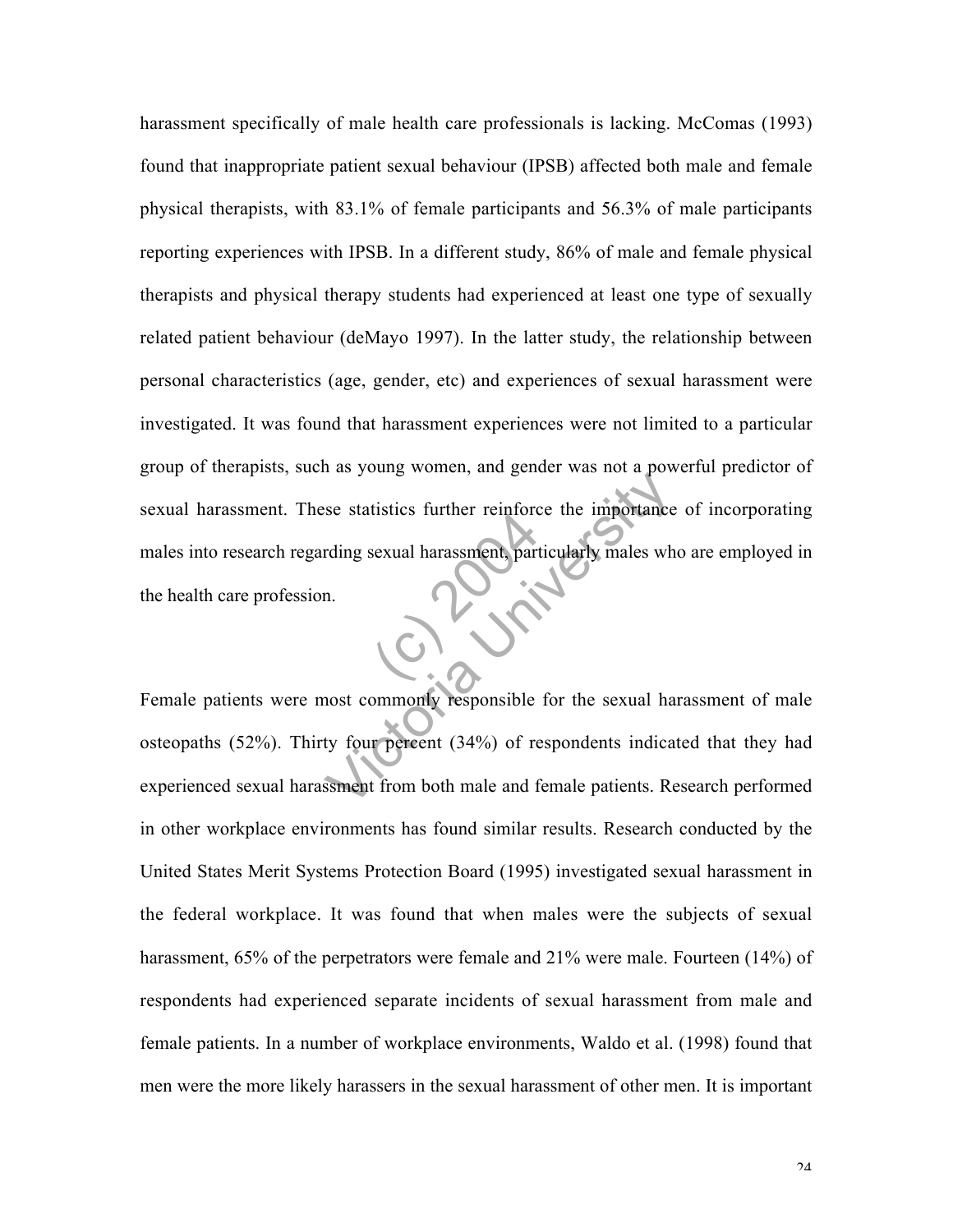for health care practitioners to be aware and prepared for the possibility that sexual harassment may originate from consultation of both female and male patients.

Whilst a number of respondents had received education regarding sexual harassment during their university training or since commencing practice, 79% of respondents believed that it is important to incorporate sexual harassment education into osteopathic training courses. It is necessary to keep in mind that osteopathic education institutes are currently placing a greater emphasis on the subject of sexual harassment. Those practitioners who haven't received any sexual harassment education may have been trained in years prior to institutions identifying a need for sexual harassment education.

ions identifying a need<br>ists, McComas et al.<br>for the possibility of h The internal of the possibility of harassment education<br>
institutions identifying a need for sexual harassment<br>
therapists, McComas et al. (1993) identified<br>
epared for the possibility of harassment by pati<br>
he likelihood In a study of physical therapists, McComas et al. (1993) identified that 'health care workers are often not prepared for the possibility of harassment by patients and react in a manner that increases the likelihood of such behaviour recurring'. This current study demonstrates that male osteopaths have the ability to differentiate between problematic sexual harassment behaviours and non-offensive patient sexual behaviour. For the latter, the impact of incidents is minimal. However, those respondents who report experiencing more flagrant sexual behaviours do need assistance in dealing with these incidents in order to respond in an appropriate manner and one that will decrease future occurrences. In research of female osteopaths, Willy (2003) made the comment that education can restore the power of the practitioner, as well as validate and depersonalise the experience for these future practitioners, and the same applies here.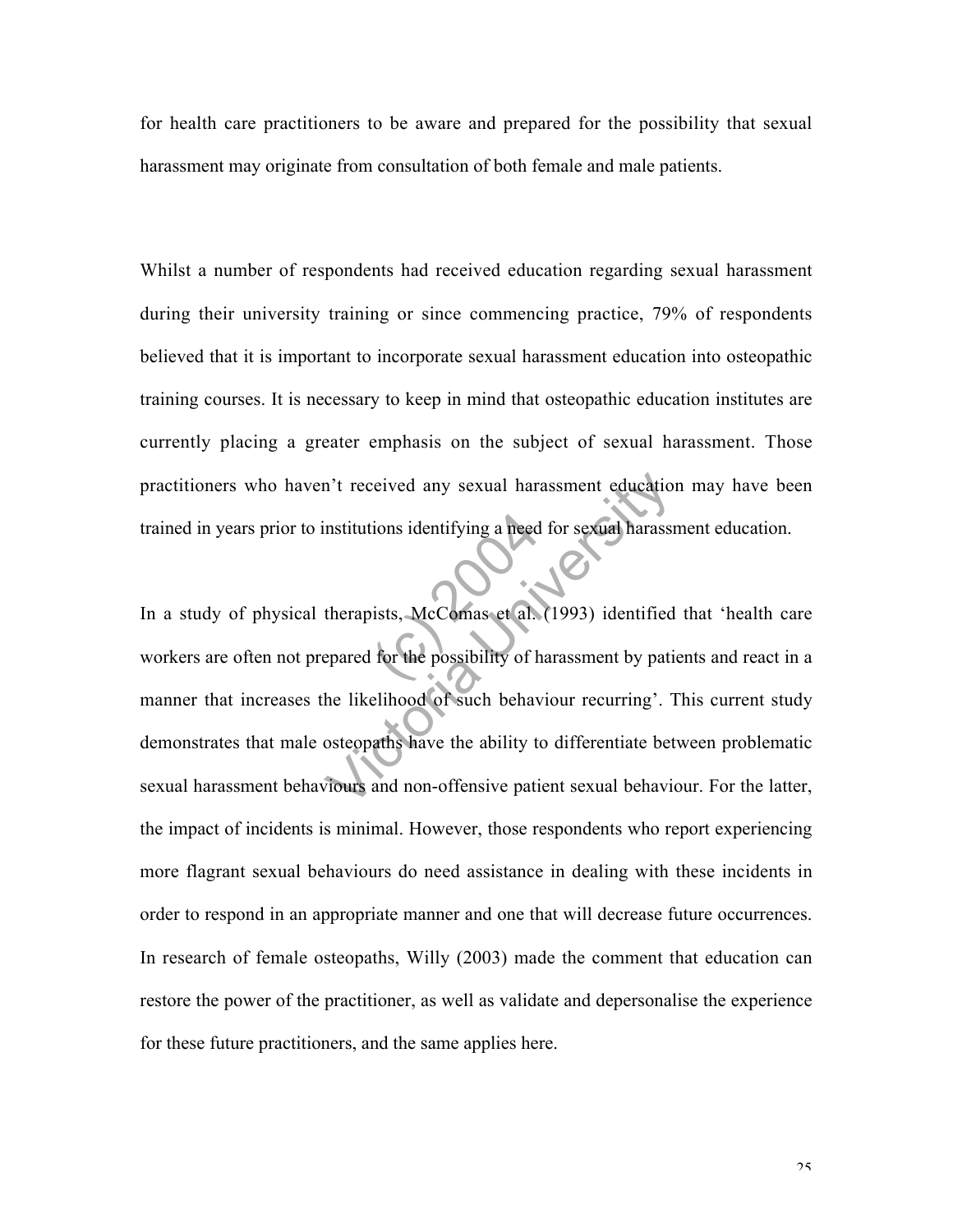It is necessary to consider the possibility that the response rate of 37% skewed the results. A limitation of this study may be that the 63% of practitioners who did not respond to the questionnaire have never experienced sexual harassment, or that perhaps some of these practitioners had experienced sexual harassment but did not feel comfortable in raising these issues again, or an indefinable mixture of the two. A further limitation was identified in relation to the question regarding importance of sexual harassment education in osteopathic education courses. This question may have been worded in a loaded manner, and may have encouraged participants to respond in the affirmative because they felt it was the 'correct' response to the question.

re study may involve a<br>current study investig<br>ed from Willy's study of the study may involve a combined, compared that the current study investigating sexual har obtained from Willy's study investigating sexual hard A possible suggestion for future study may involve a combined, comparative study using the data obtained from the current study investigating sexual harassment of male osteopaths and the data obtained from Willy's study investigating sexual harassment of female osteopaths.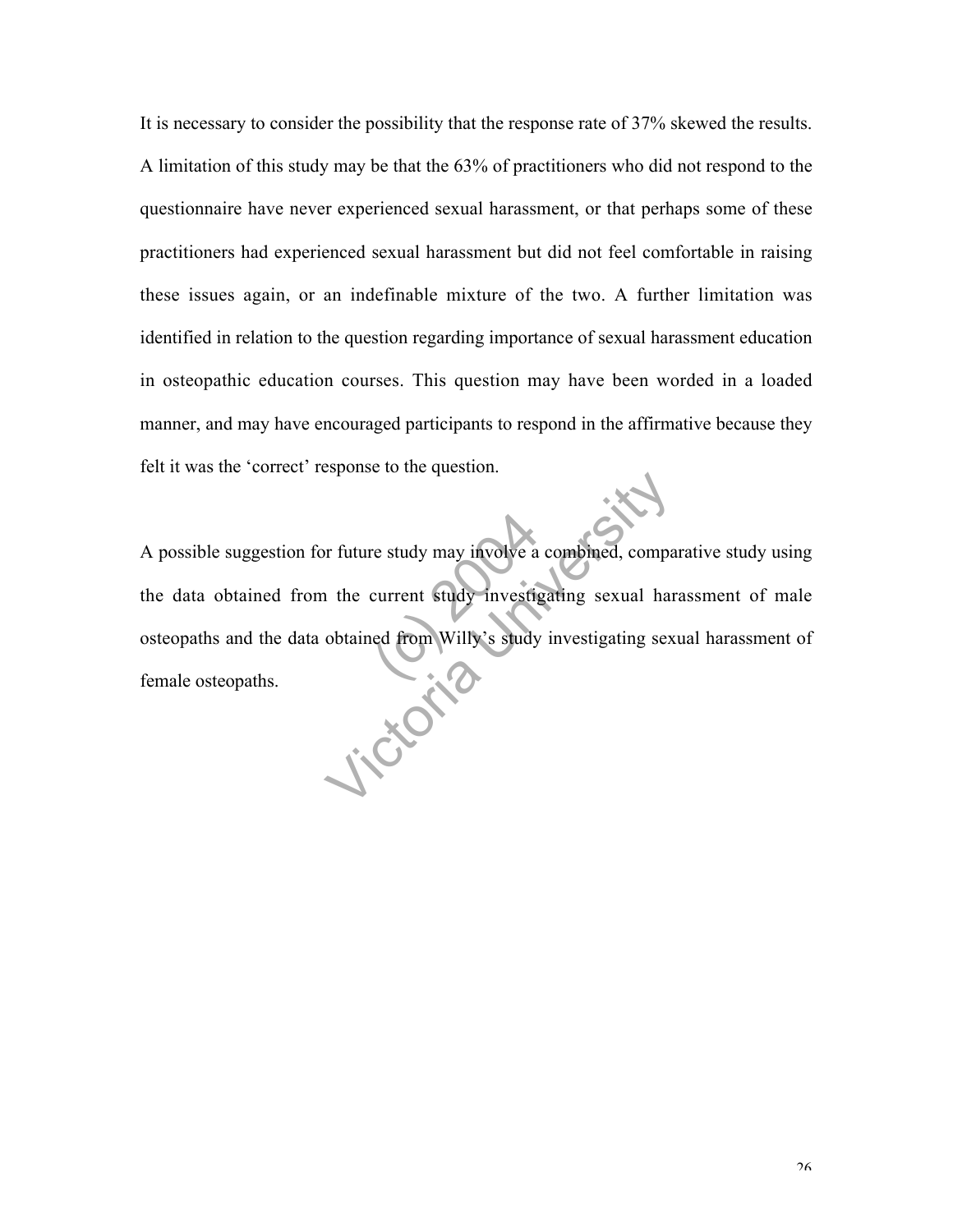### **CONCLUSION**

This study demonstrates that sexual harassment of male osteopaths in practice is prevalent. The frequency, type and potentially serious outcomes of sexual harassment affecting male osteopathic practitioners, which have been identified in this study, may raise the awareness of current and future male osteopaths to these potential issues. This research provides additional information which can be incorporated into comprehensive osteopathic educational programs.

(c) 2012 Jicordan University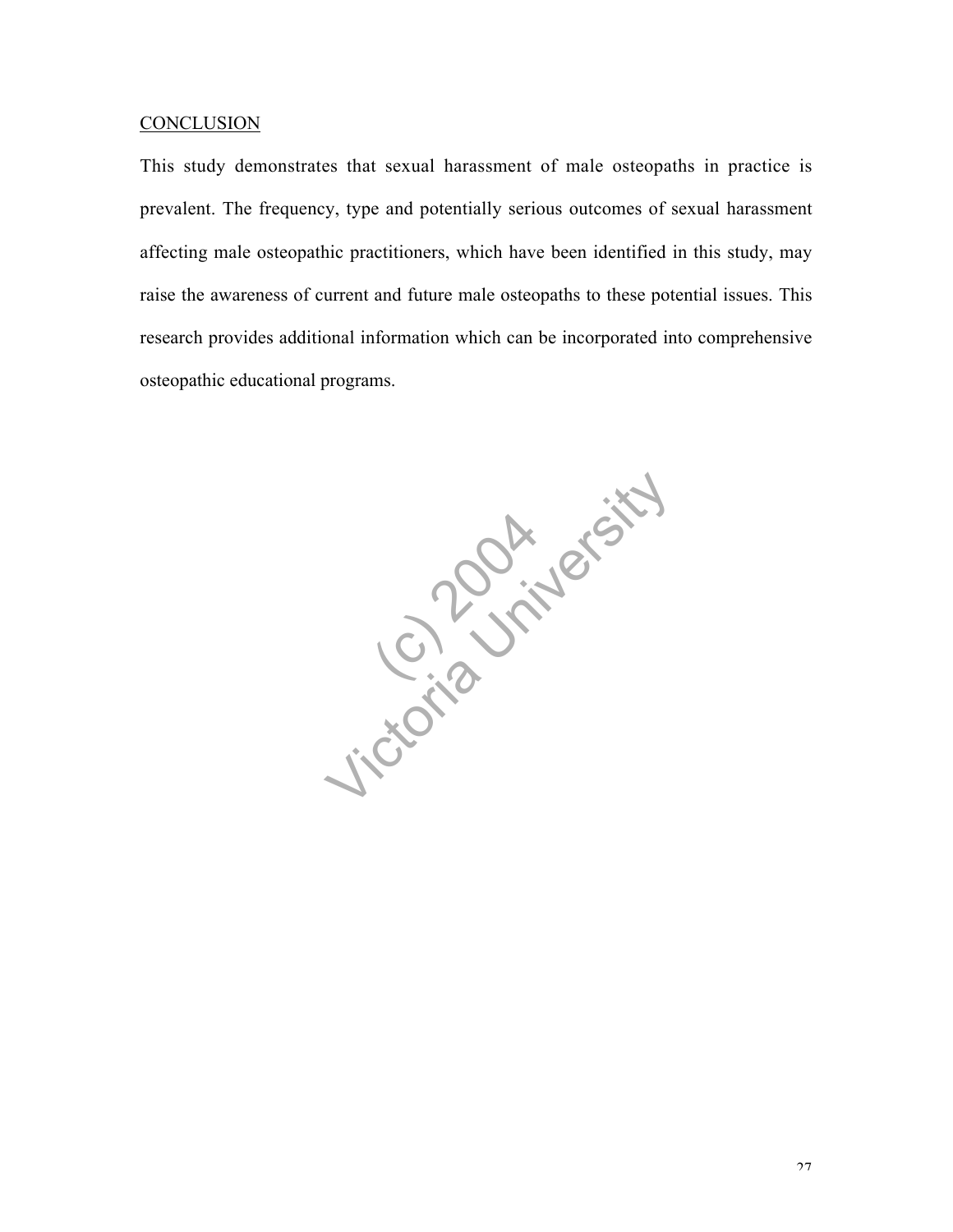Note: The 'Guide for Authors' for the Manual Therapy journal requires that tables/figures be printed on a separate sheet, double spaced and without horizontal lines. For ease of readership and to save paper, this criteria will not be fulfilled for marking purposes. It will be fulfilled for submission of article to the journal.

(c) 2012 Jicordan University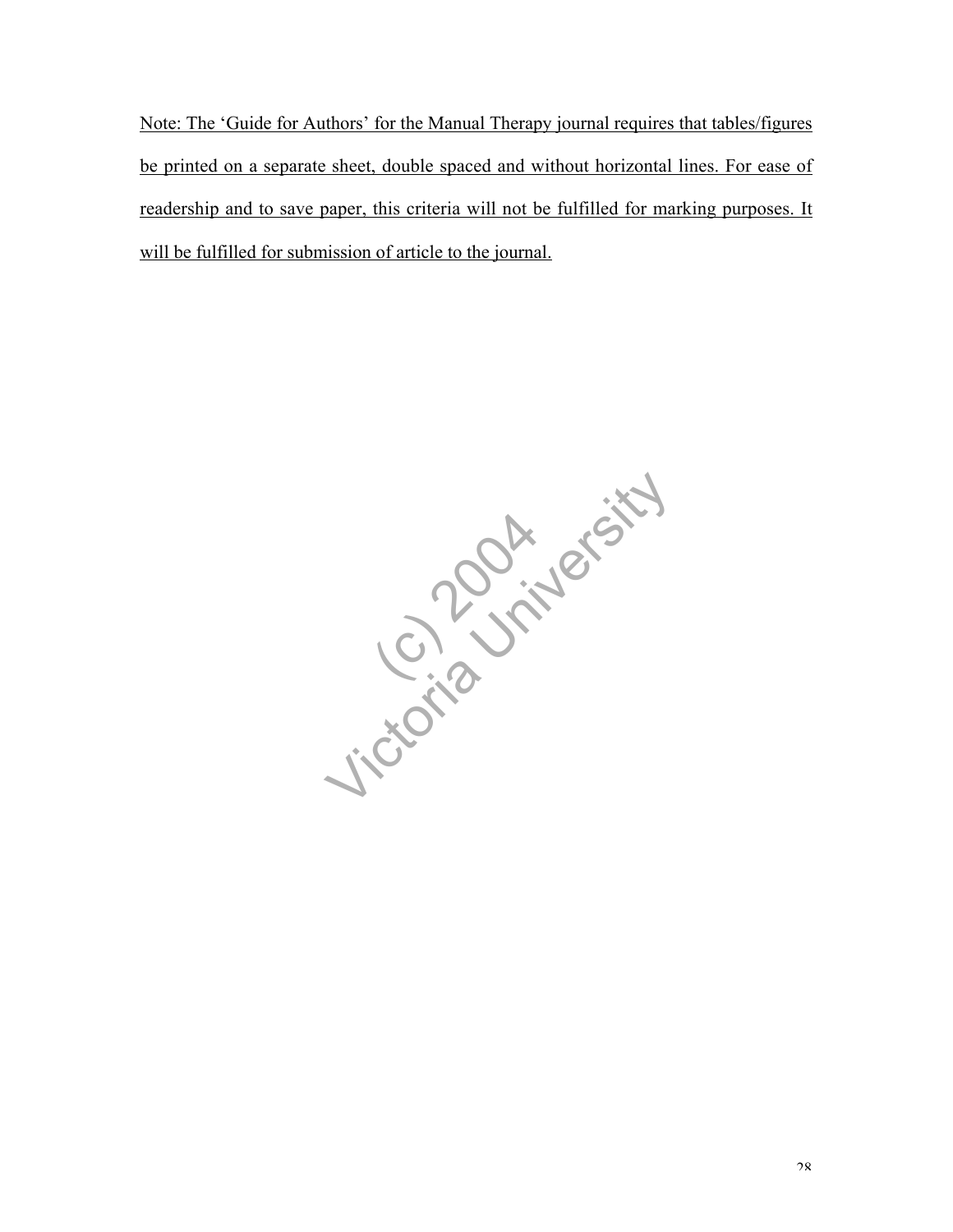References

Australian Human Rights and Equal Opportunities Commission, 13 September 2002, viewed 24 May 2005, <http://www.hreoc.gov.au/sex\_discrimination/index.html>

Bronner G, Peretz C, Ehrenfeld M. Experience before and throughout the nursing career

– Sexual harassment of nurses and nursing students. Journal of Advanced Nursing 2003;

42(6): 637-647

deMayo RA. Patient sexual behaviours and sexual harassment: a national survey of physical therapists. Physical Therapy 1997; 77(7): 739-69

Forster P. Sexual Harassment at Work. British Medical Journal 1992; 305: 944-46

Langslow A. Dealing with Sexual Harassment. Australian Nursing Journal 1996; 3(7): 32-34

Arassment research: Lengnich-Hall ML. Sexual harassment research: a methodological critique. Personnel Psychology1995; 305 (4): 48

Transment Rustralian Nursing Journal<br>
1991 - Assembly Contains and Transment Testarch: a methodological c<br>
1991 - V. Sexual Harassment in Healthcare: Classific:<br>
Sex-based Harassment Behaviour. J Nurs Additional<br>
Glacomin Madison J, Minichiello V. Sexual Harassment in Healthcare: Classification of Harassers and Rationalisations of Sex-based Harassment Behaviour. J Nurs Adm 2001; 31(11): 534-543

McComas J, Hebert C, Glacomin C, Kaplan D, Dulberg C. Experiences of Student and Practicing Physical Therapists with Inappropriate Patient Sexual Behaviour. Physical Therapy 1993; 73(11): 762-769

O'Hare EA, O'Donohue W. Sexual Harassment: Identifying Risk Factors. Archives of Sexual Behaviour 1998; 27(6): 561-79

United States Merit Systems Protection Board. Sexual harassment in the federal workplace. Washington DC, U.S. Government Printing Office 1995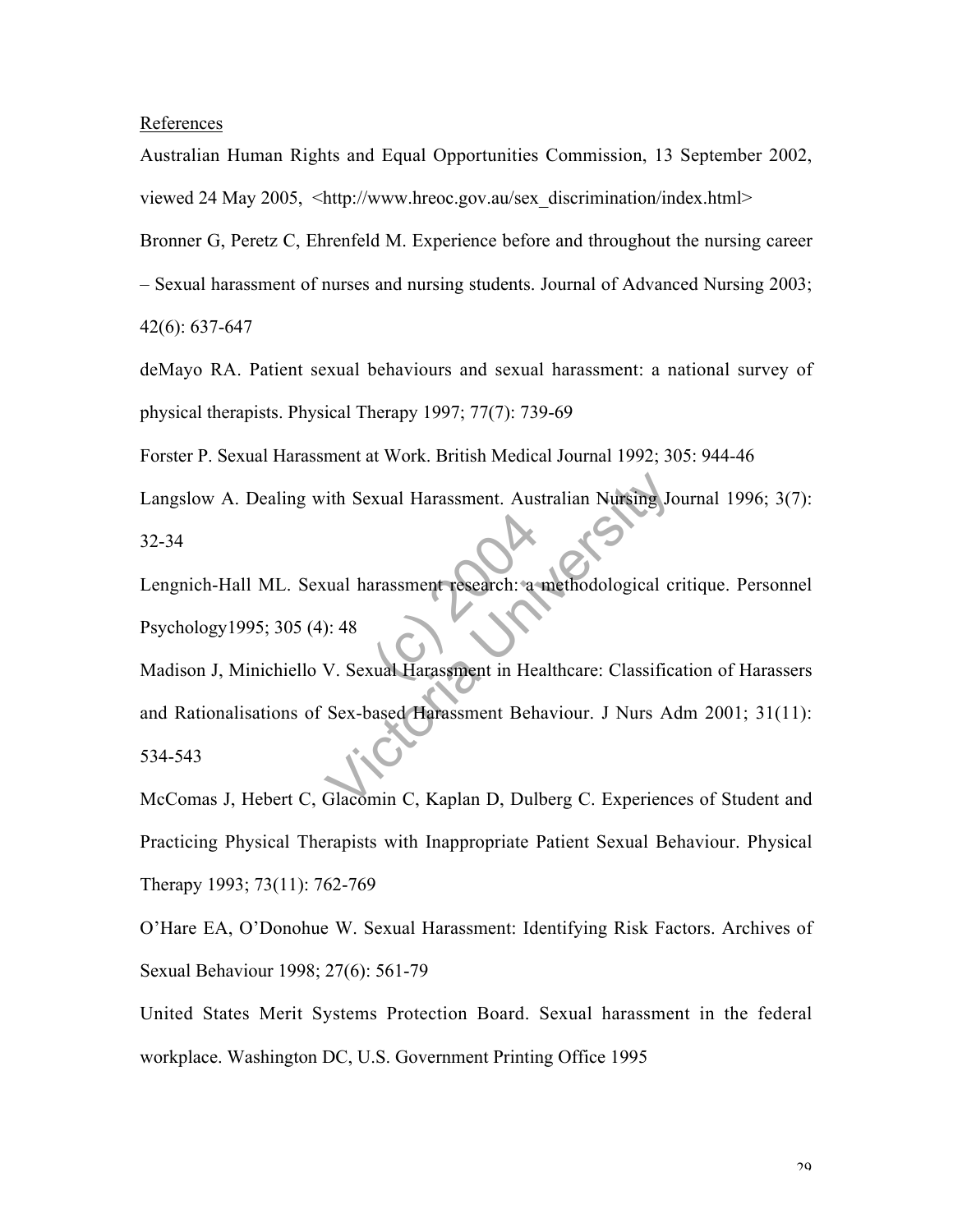Waldo CR, Berdahl JL, Fitzgerald LF. Are Men Sexually Harassed? If So, by Whom? Law and Human Behaviour 1998; 22(1)

White GE, Sexual harassment during medical training: the perceptions of medical students at a university medical school in Australia. Medical Education 2000; 34(12): 980-988

Willy K, Sexual Harassment of Female Osteopaths in the Workplace: evidence, impact and preventive tactics. 2003. Unpublished manuscript, Victoria University, Melbourne, Victoria

(c) 2012 Jicordan University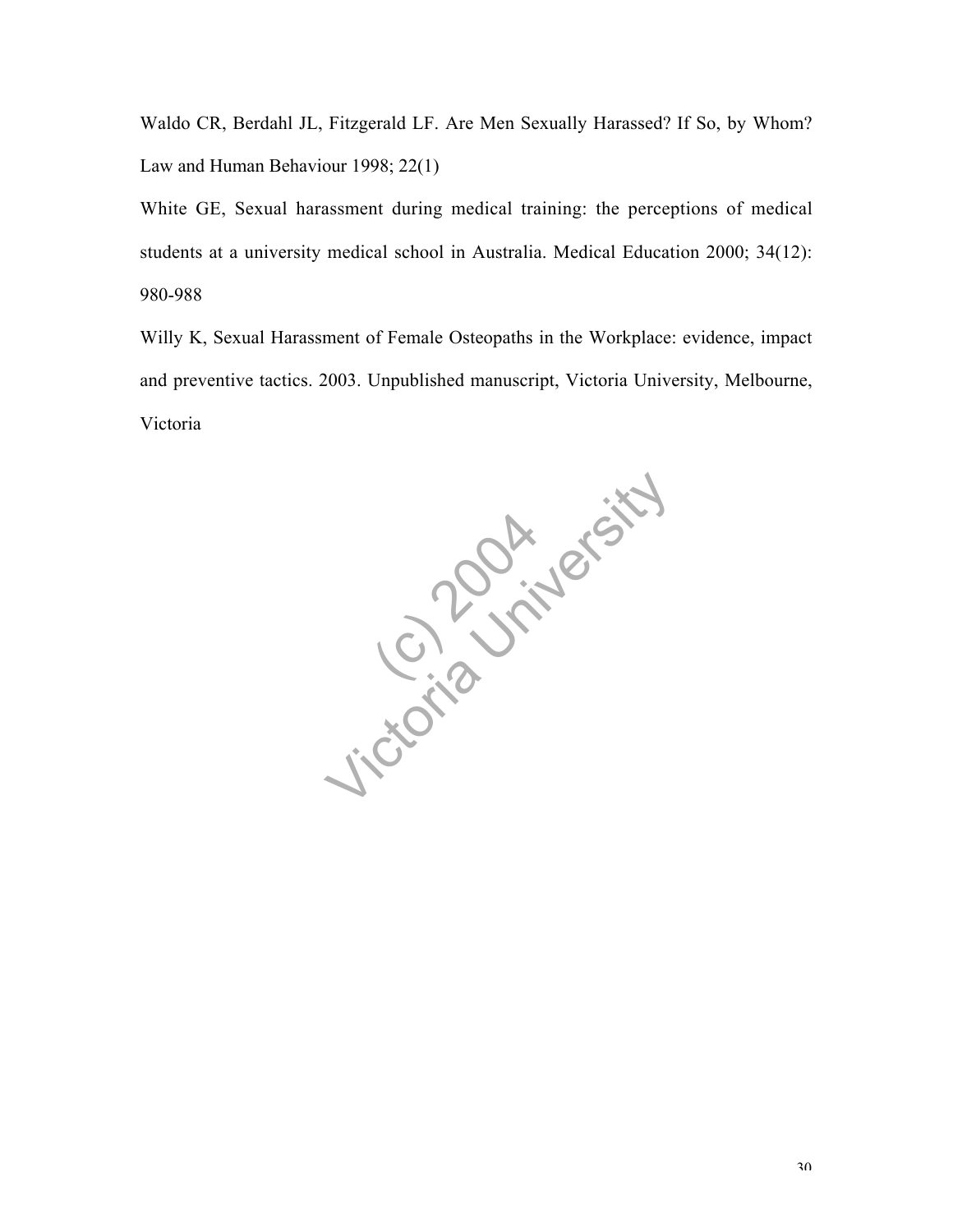#### APPENDIX A

### **INFORMATION TO PARTICIPANTS FORM**

My name is Melissa Stone and I am currently undertaking a Masters in Osteopathy at Victoria University in Melbourne. My Masters' study is titled "Sexual harassment of male osteopaths in the workplace: evidence and impact".

At present, some research exists that indicates that health care practitioners are experiencing a high rate of inappropriate sexual behaviour and sexual harassment from patients. There is a lack of substantial research conducted to investigate sexual harassment affecting manual therapy practitioners, particularly male practitioners, even though available literature indicates that males are commonly experiencing these events.

The aims of this study are:

- To investigate the forms and frequency of inappropriate sexual behaviour and sexual harassment from patients, affecting male osteopaths
- To investigate the impact of inappropriate sexual behaviour and sexual harassment on the personal and professional lives of male osteopaths.
- incidents.

• To explore the views of male osteopaths on education received in dealing with these<br>incidents.<br>To explore these issues, a questionnaire entitled the 'Male Osteopath<br>Questionnaire', has been developed and can be found att metal internal sexual behaviour and sex-<br>fessional lives of male osteopaths.<br>Fessional lives of male osteopaths.<br>Such that is detected in definition of the Steep developed and can be found attached to this le-<br>you could an To explore these issues, a questionnaire entitled the 'Male Osteopath Questionnaire', has been developed and can be found attached to this letter. It would be greatly appreciated if you could answer this brief questionnaire and return it to me. Return of a completed questionnaire indicates consent to become a participant in this study. All information obtained is completely anonymous and confidential, as there is no requirement to identify yourself at any time throughout the questionnaire.

Gaining insight into this area will be of benefit to both the osteopathic profession and the educational institutions responsible for the education of osteopathic graduates. Information obtained from this study will be used to shed light on this area and identify if a need exists to incorporate education for students into university courses regarding the appropriate prevention and handling of incidents of patient sexual behaviour and sexual harassment.

Potential psychological risks associated with participation in this study may result in feelings of anxiety and stress in participants that have experienced incidents of sexual harassment in the past. In the event that you experience any anxiety or stress during the completion of this questionnaire, please contact Dr Mark Andersen on Ph. 99195413 who will be available to provide counselling and support.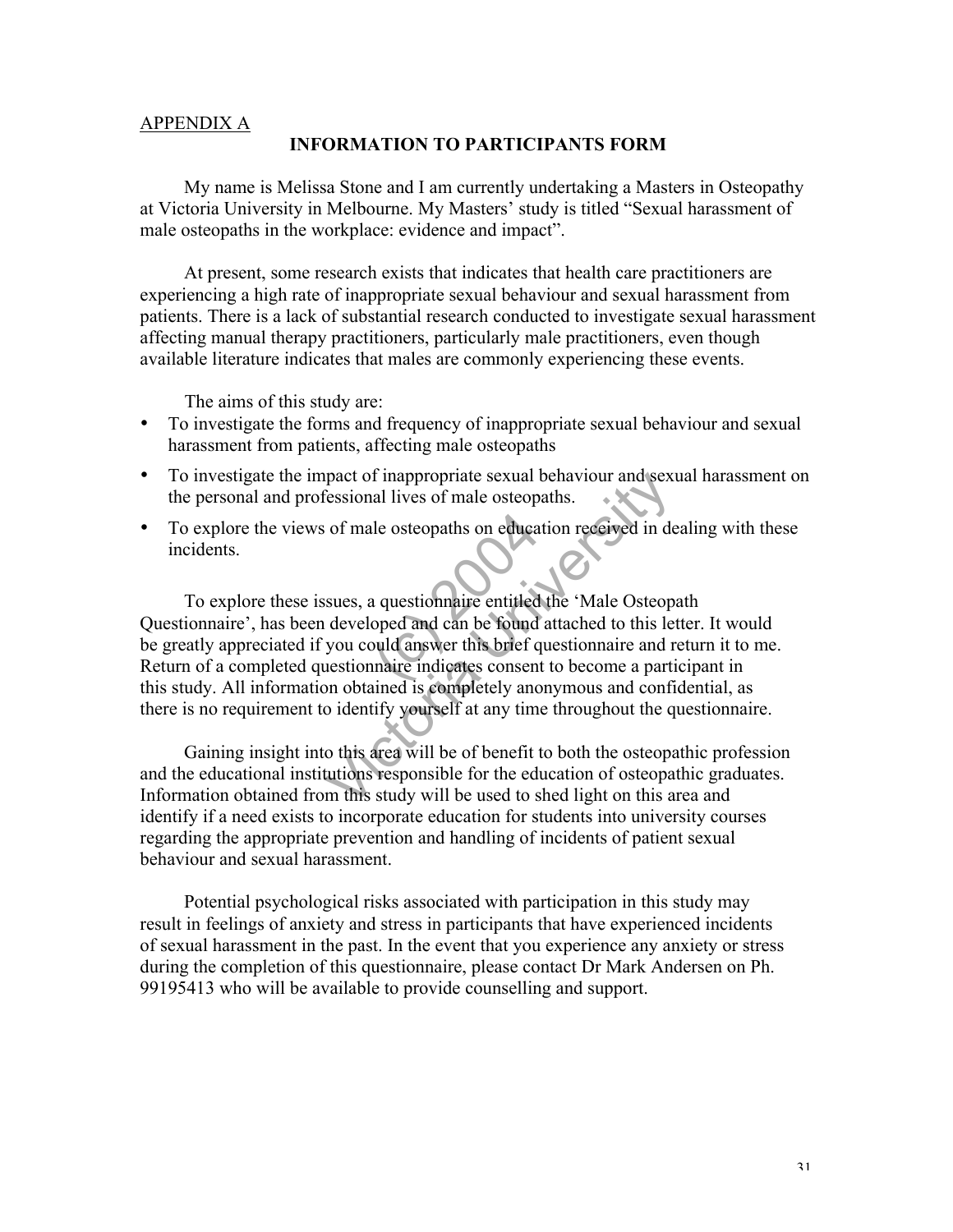The following terms define sexual harassment, inappropriate patient sexual behaviour and gender harassment. Please keep these definitions in mind when answering the questionnaire.

- Sexual harassment: To constitute sexual harassment, the conduct has to be unwelcome. Conduct becomes unwelcome when it is not invited or solicited and when the person regards the conduct as undesirable or offensive.
- Inappropriate sexual behaviour: Behaviour on the part of the patient that, whilst not being deemed sexually harassing by the practitioner, can be classified as sexual. May include requests for dates, sexual comments, etc.
- Gender harassment: Sexist remarks or behaviour that are based on stereotypes of the sexes. Biased behaviour that intends to demean a gender.

Your participation is vital to this study. Even if you have never experienced any incidents of patient sexual behaviour or sexual harassment, your answers will assist in providing the most accurate information available. A self-addressed and stamped envelope has been included to assist in speedy return of the completed questionnaire. Thank-you in anticipation for your time and effort.

participation in this pro<br>ne: Ph. 92481111). If<br>reated, you may contac<br>ictoria University of To<br>0: 03-9688 4710). France Control and Service Technology Person<br>
your participation in this project may be directed<br>
sa Stone: Ph. 92481111) If you have any quer<br>
been treated, you may contact the Secretary, Un<br>
ttee, Victoria University of Any queries about your participation in this project may be directed to the researcher (Name: Melissa Stone: Ph. 92481111). If you have any queries or complaints about the way you have been treated, you may contact the Secretary, University Human Research Ethics Committee, Victoria University of Technology, PO Box 14428 MCMC, Melbourne, 8001 (telephone no: 03-9688 4710).

If you would like more information on the anti-discrimination policy and procedures, please contact the:

*Australian Osteopathic Association* **Federal Office** PO Box 5044 CHATSWOOD WEST NSW 1515 Ph: 1800 4 OSTEO Fax: 61 2 9410 1699 If calling from overseas phone 61 2 9410 0099 Email: **aoa@osteopathic.com.au**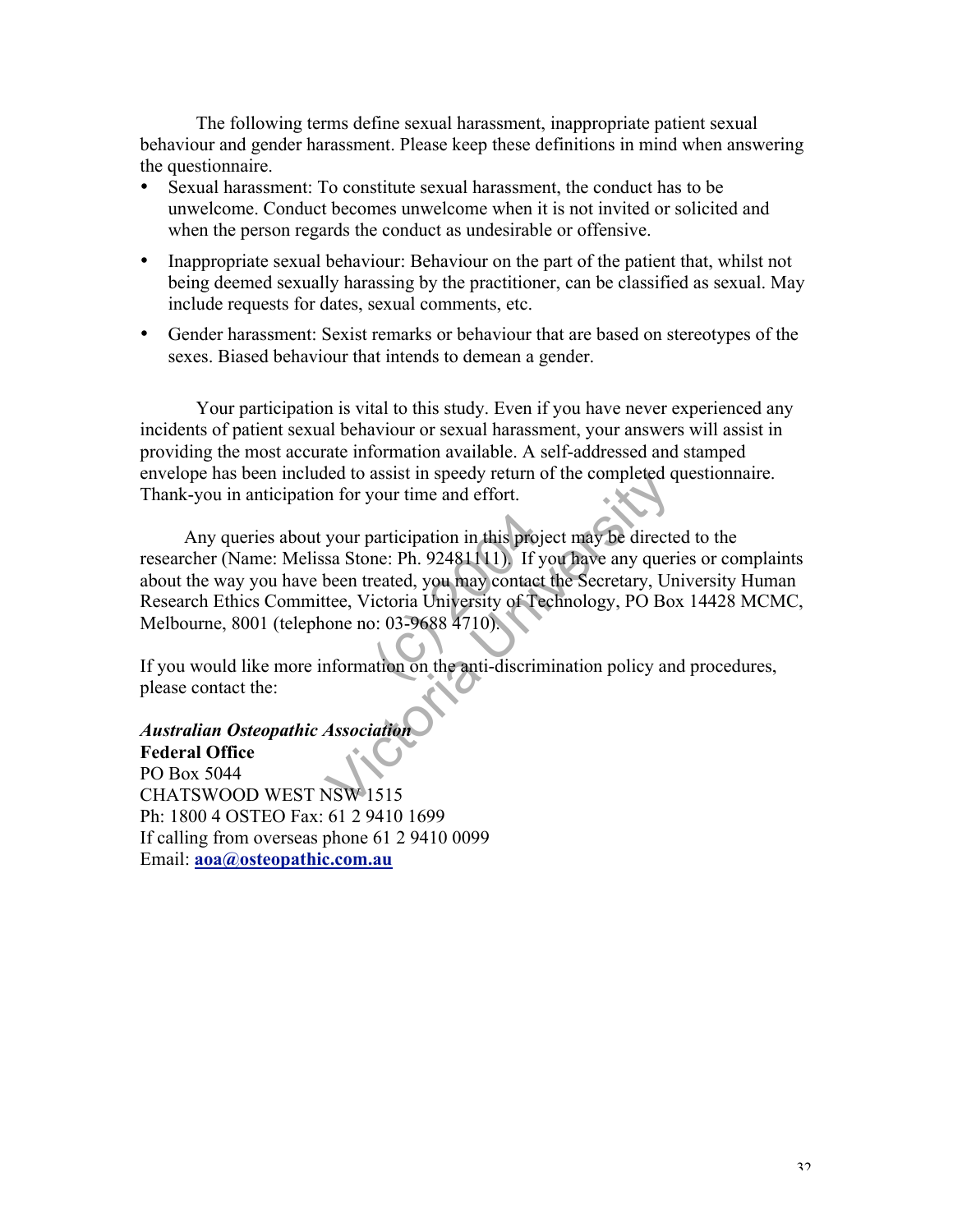### APPENDIX B

(c) 2012 Jicordan University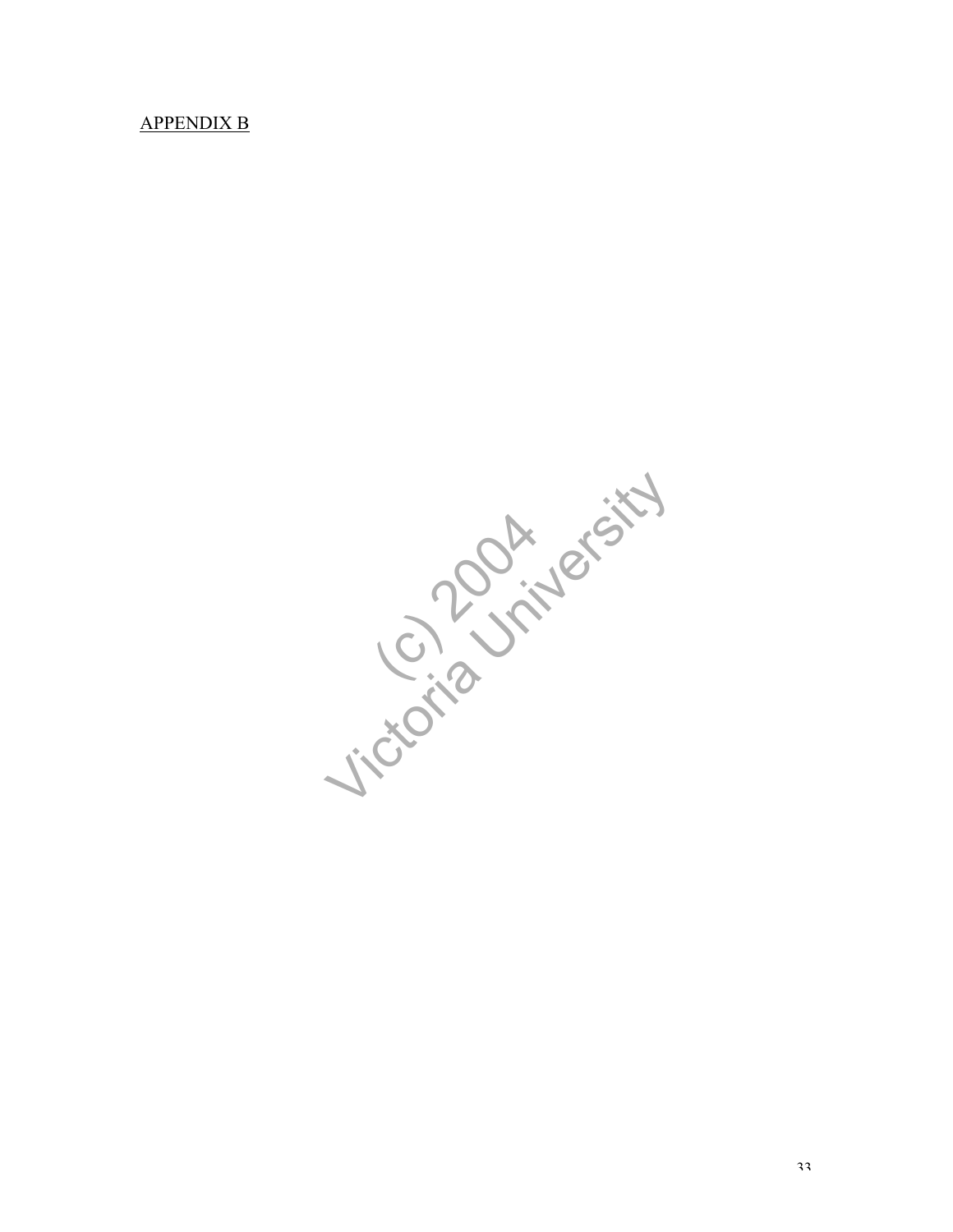(c) 2012 Jicordan University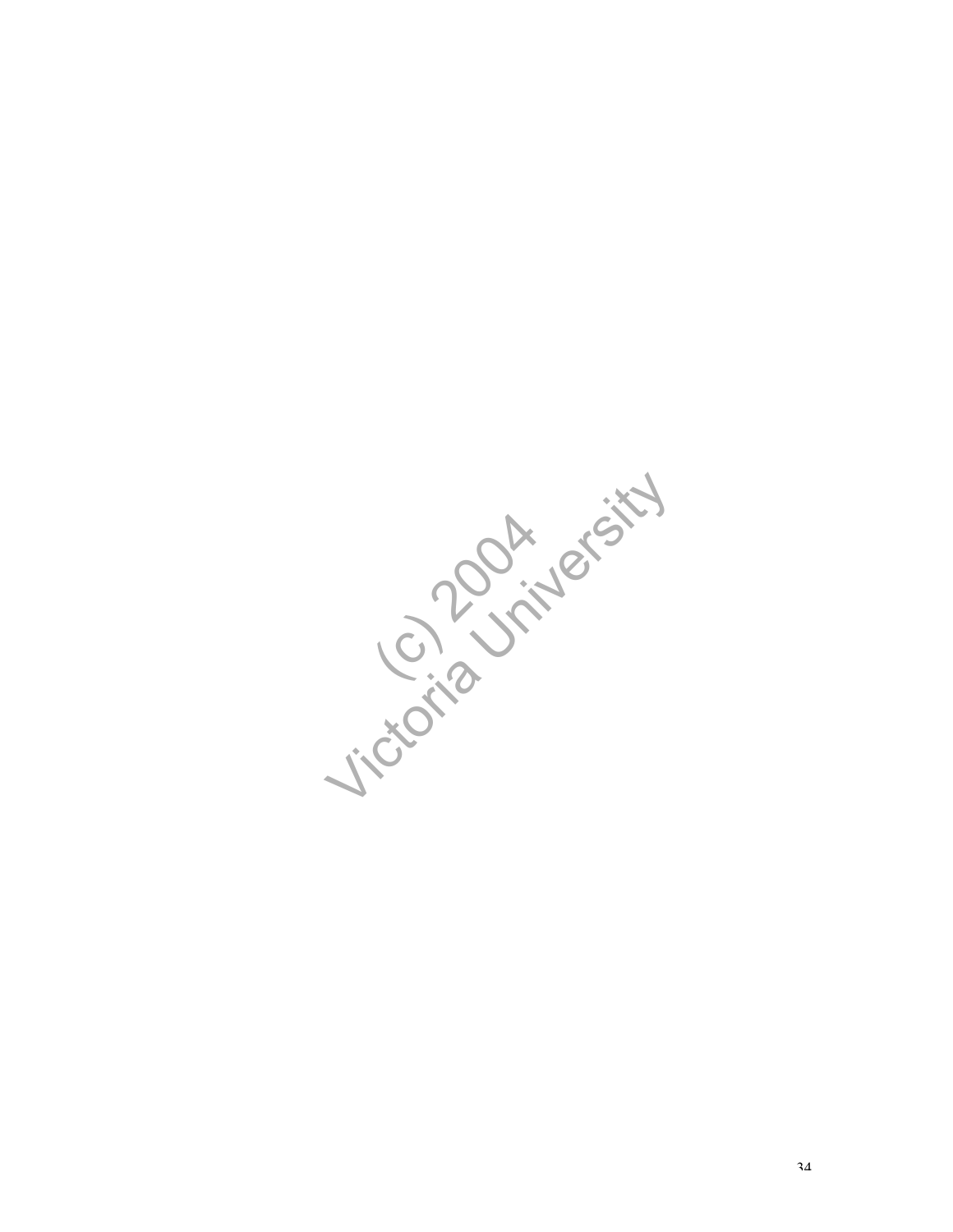(c) 2012 Jicordan University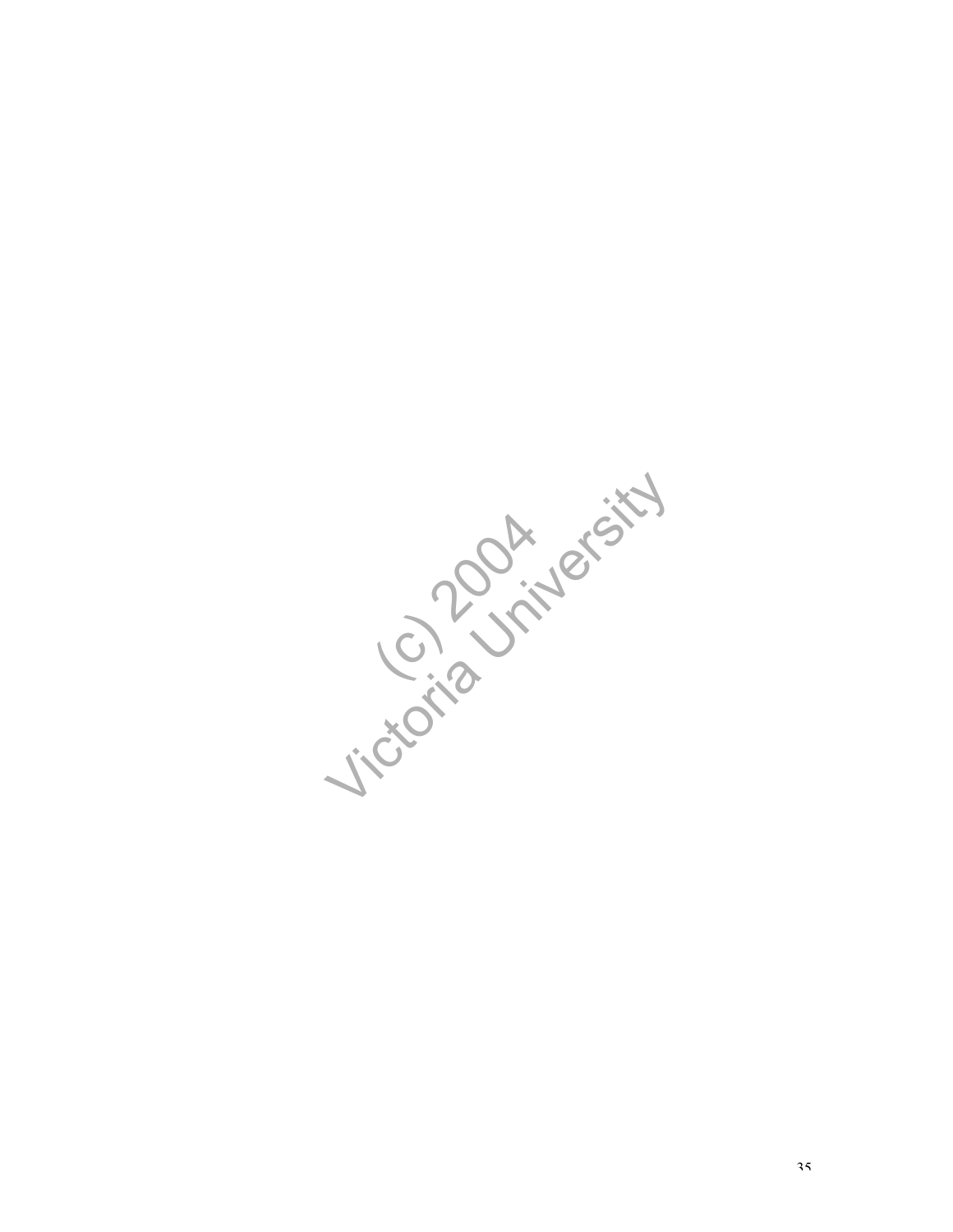# **Section 1: Please complete all questions.**

| 1. Age:                                                                                                                                                                                                                                                               |            |              |
|-----------------------------------------------------------------------------------------------------------------------------------------------------------------------------------------------------------------------------------------------------------------------|------------|--------------|
| 2. Years of practise:                                                                                                                                                                                                                                                 |            |              |
|                                                                                                                                                                                                                                                                       |            |              |
| 4. Osteopathic training institution:                                                                                                                                                                                                                                  |            |              |
| 5. Using the previously defined terminology, have you ever experienced: (please tick)                                                                                                                                                                                 |            |              |
| a) Sexual harassment from a patient?                                                                                                                                                                                                                                  | YES        | $\Box$ NO    |
| b) Inappropriate sexual behaviour from a patient?                                                                                                                                                                                                                     | <b>YES</b> | $\square$ NO |
| 6. Have you received any training in dealing effectively with patient sexual harassment? (please tick)                                                                                                                                                                |            |              |
| a) During osteopathic training:                                                                                                                                                                                                                                       | $\Box$ YES | $\Box$ NO    |
| b) Whilst practising:                                                                                                                                                                                                                                                 | <b>YES</b> | $\Box$ NO    |
| $\mathcal{C}$ and $\mathcal{C}$<br>the contract of the contract of the contract of the contract of the contract of the contract of the contract of<br>the contract of the contract of the contract of the contract of the contract of the contract of the contract of |            |              |

7. Do you feel that it is important to incorporate sexual harassment education in osteopathic training courses? (please tick)  $\Box$  YES  $\Box$  NO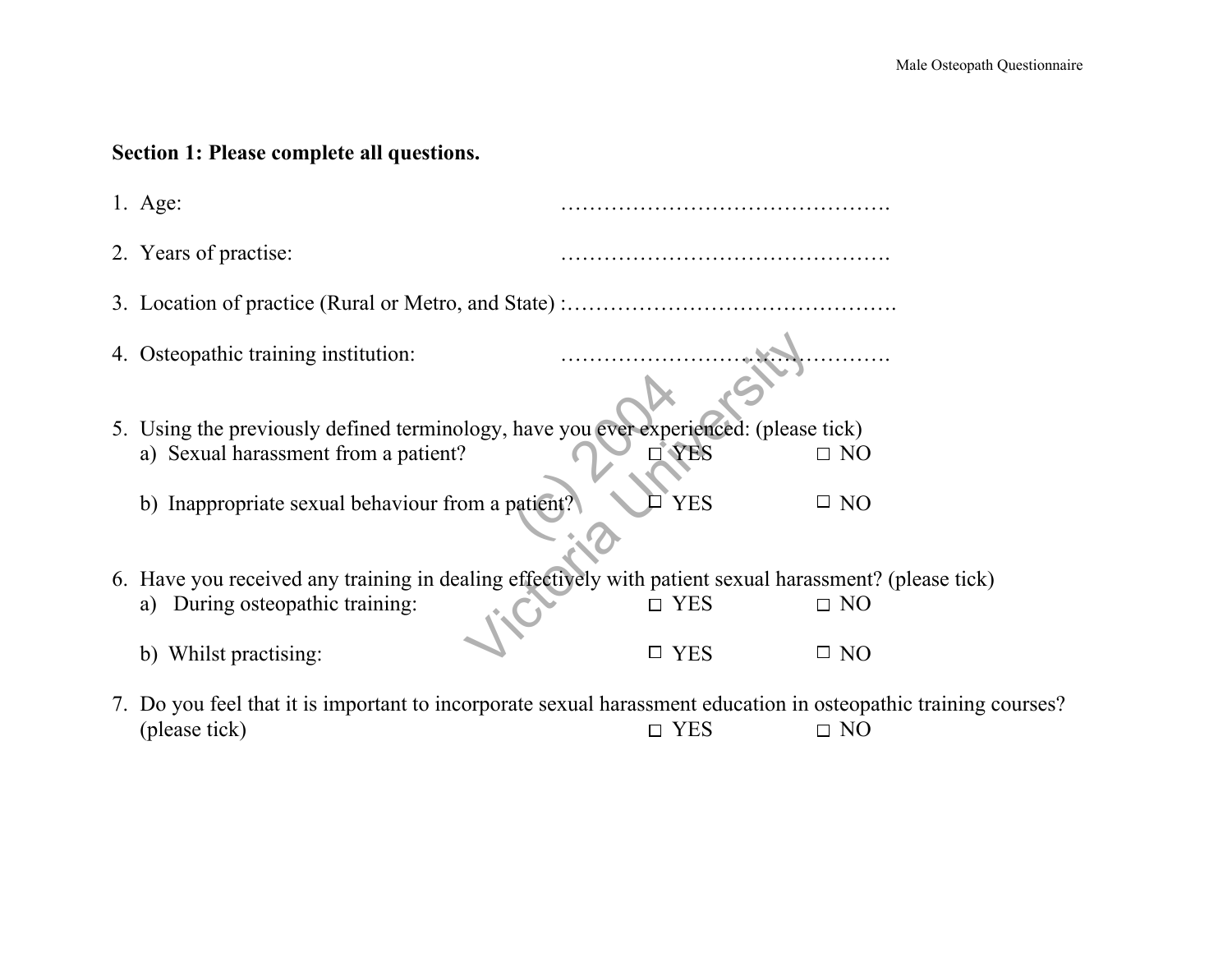| Incident                    | More than   | Once a | Once a    | Once a | Once every | Once a | Less than   | Never |
|-----------------------------|-------------|--------|-----------|--------|------------|--------|-------------|-------|
|                             | once a week | week   | fortnight | month  | 3 months   | year   | once a year |       |
| Offensive jokes             |             |        |           |        |            |        |             |       |
| Suggestive gestures         |             |        |           |        |            |        |             |       |
| Sexual remarks              |             |        |           |        |            |        |             |       |
| Suggestive looks            |             |        |           |        |            |        |             |       |
| Discussion of               |             |        |           |        |            |        |             |       |
| personal/sex life           |             |        |           |        |            |        |             |       |
| Pressure for dates          |             |        |           |        |            |        |             |       |
| despite discouragement      |             |        |           |        |            |        |             |       |
| Suggestive exposure of      |             |        |           |        |            |        |             |       |
| body parts                  |             |        |           |        |            |        |             |       |
| Brushing, grabbing or       |             |        |           |        |            |        |             |       |
| inappropriate touching      |             |        |           |        |            |        |             |       |
| Unwanted attempts for sex   |             |        |           |        |            |        |             |       |
| that resulted in struggling |             |        |           |        |            |        |             |       |
| Threats for not             |             |        |           |        |            |        |             |       |
| cooperating                 |             |        |           |        |            |        |             |       |
| Being mistreated for        |             |        |           |        |            |        |             |       |
| refusing                    |             |        |           |        |            |        |             |       |
| to cooperate sexually       |             |        |           |        |            |        |             |       |
| Gender harassment           |             |        |           |        |            |        |             |       |
|                             |             |        |           |        |            |        |             |       |

# **Section 2: Indicate, by ticking the box, your experiences with the following behaviours.**